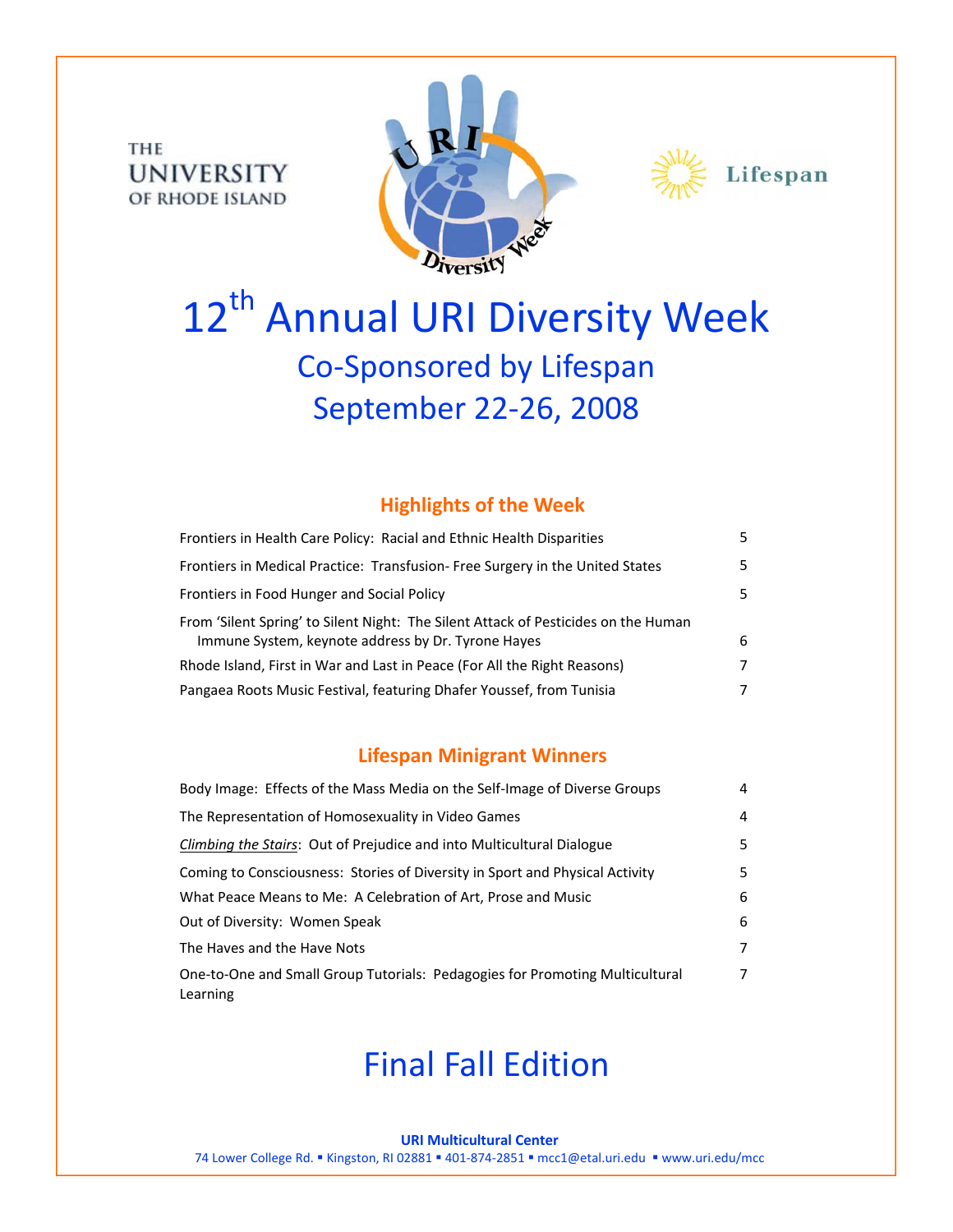## **Mission and Learning Outcomes Statements**

To URI Faculty and Staff, please join us in making this year's URI Diversity Week the successful event we have all worked to make it become. In celebrating the 12th Annual URI Diversity Week, we have organized a full week of workshops, presentations, music performances, and festivities.

There is a variety of ways that URI faculty has brought inclusive diversity and multiculturalism in their classrooms. Ideas and resources can be found on the **URI Diversity Week Online Teaching Manual at www.uri.edu/mcc.** Con‐ sider incorporating URI Diversity Week into your Fall courses.

Sincerely,

The Diversity Week Planning Committee

#### **Mission of URI Diversity Week**

By participating in a co-curriculum which crosses boundaries of culture, discipline, perspective, and pedagogy, members of the campus community can develop the predisposition, knowledge, and skills to successfully collaborate with people who make sense of the world differently than they do.

#### **Learning Outcomes of Diversity Week**

Learners will appreciate cultural perspectives that differ from their own or those of their primary identity groups. Learners will demonstrate substantial knowledge of the similarities and differences among people from different primary identity groups.

Learners will define and solve problems based on their understandings of cultural similarities and differences.

### **Pesticides and the Human Immune System**

Dr. Tyrone Hayes' keynote lecture titled "From Silent Spring to Silent Night: The Use of Pesticides and the Human **Immune System" will be delivered on** *Thursday, September 25 at 7:30pm in the Memorial Union, Ballroom.*



When the multinational agribusiness firm Syngenta commissioned biologist Dr. Tyrone Hayes to conduct research on the effects of atrazine, it set the stage for a classic David and Goliath struggle, pitting the young professor and his allies in the academic and non‐profit world against the giant corporation, its hired researchers, and its allies in federal and state government. In 1997, Syngenta, through its research affiliate, Ecorisk, contracted with Hayes' lab at the University of California at Berkeley for \$250, 000 to examine the effects of atrazine as an environmental factor on the development, growth, and reproduction of frogs. His research revealed that frogs exposed to low dosages of the pesticide could suffer changes in their sexual and reproductive characteristics. As a "sentinel species", frogs' sensitivity to their environment enables them to anticipate developmental changes that might affect humans or other species. Believing that the corporation might share his sense of alarm, Hayes was surprised by Syngenta's continuing efforts to purchase his silence for \$2 million, to lobby the Environmental Protection Administration (EPA), and to discredit his research findings on atrazine, still the nation's most commonly applied pesticide, and a best-selling product. Americans, mostly farmers, apply over 70 million pounds of atrazine annually. It is washed by rain into streams, rivers, lakes, and reservoirs, or carried by air. While the European Union banned atrazine in 2004, the EPA has con‐

cluded that the research evidence is not yet conclusive for classifying it as dangerous for humans.

Dr. Tyrone Hayes, professor of integrative biology at the University of California at Berkeley, will deliver the keynote address for the University of Rhode Island's Diversity Week on Thursday, September 25, 2008 at 7:30 PM in the Memorial Union Ballroom. Introduced by the University Pro‐ vost, Dr. Don DeHayes, his talk, "From 'Silent Spring' to Silent Night: Implications of Pesticide Use for Human Health", is free and open to the public. A native of Columbia, SC, Dr. Hayes entered Harvard University in 1985. A first-generation college student, he credits his retention to his discovery of a biology professor and his lab, and his partnership with his future wife. After graduation in 1989, he completed his doctorate at the University of California at Berkeley in 1993, joining the faculty in 1994, gaining tenure in 1998, and promoted to Professor in 2002 at age 35. As an integrative biologist, Dr. Hayes seeks to integrate academic with "real world" knowledge, extending his laboratory beyond the university. In addition, he is unusually conscious of the impact of science in addressing issues of diversity and social justice. Finally, he aspires to formulate a simple model of amphibians that applies knowledge from several related sciences to generalize knowledge to populations and then to ecosystems. In 2001, National Geographic chose him as one of nine "visionary explorers…who are making significant contributions to world knowledge while still early in their careers." In 2005, he was one of five recipients of the prestigious Jennifer Altman Award for Integrity in Science.

This lecture is sponsored by the University of Rhode Island Multicultural Center, the Office of the President, the Division of Student Affairs, Uhuru SaSa, and the NAACP. For more information, please contact Mailee Kue at 874‐5829 or maileekue@uri.edu. Multicultural Center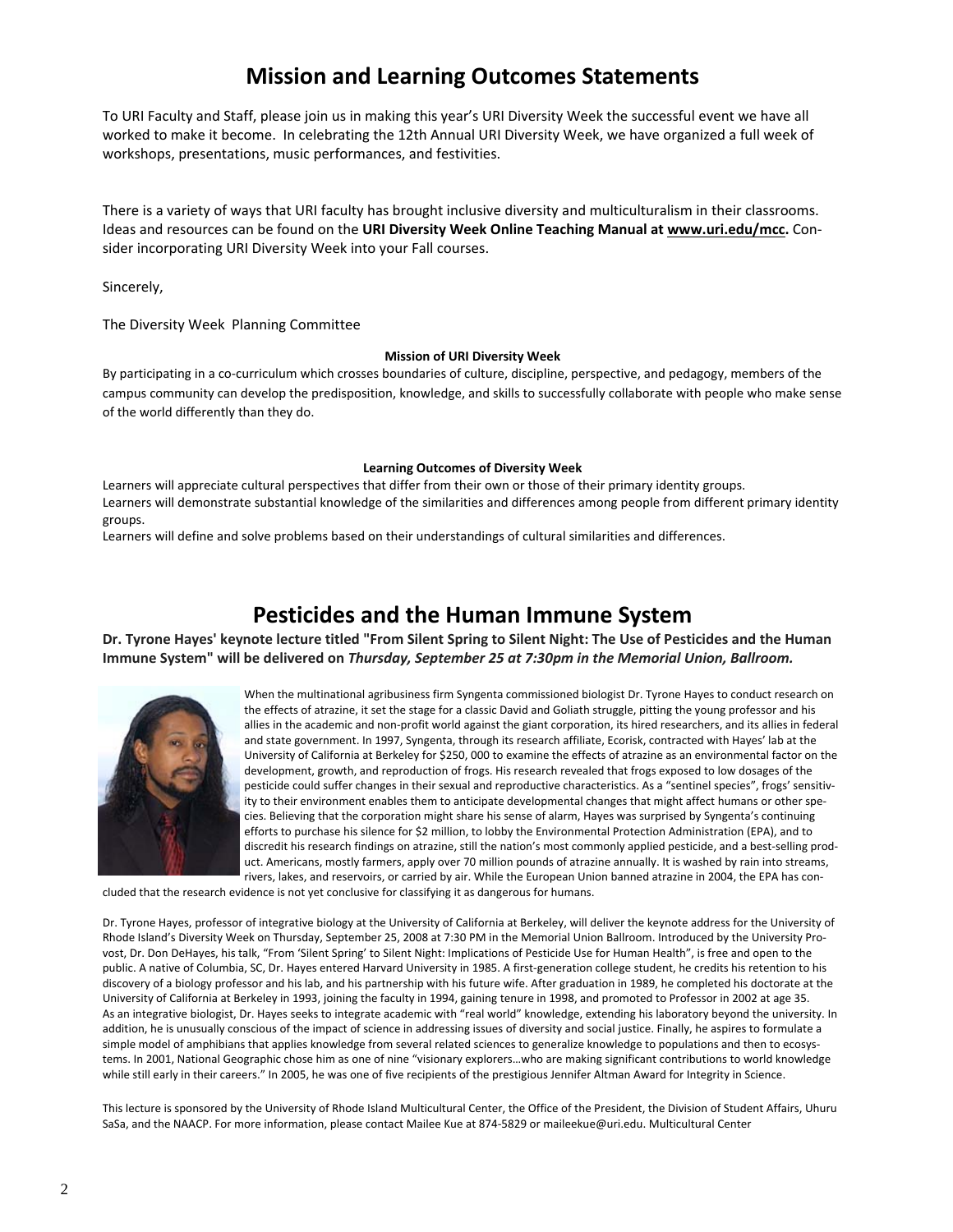# **Monday, September 22nd**

Celebration & Exploration of Diversity

| <b>Mon</b>         | Diversity Week's Empty Canvas: Help us Fill it                                                                              |
|--------------------|-----------------------------------------------------------------------------------------------------------------------------|
|                    | Memorial Union, 193° Coffeehouse                                                                                            |
| Fri                | Facilitated by Justin Quintanilla, Computer Science, and Allyson Van Wyk, English                                           |
| 12:00pm            | <b>Fiesta de Diversidad (Celebration of Diversity)</b>                                                                      |
|                    | Multicultural Center, Lawn                                                                                                  |
| 12:50pm            | Facilitated by Chris Bannon, Origins, the Diversity Week Planning Committee, Alima International Dance                      |
|                    | Association and Student Alliance for the Welfare of Africa (SAWA).                                                          |
| 1:00 <sub>pm</sub> | The Building of Mutual Relationships between the United States and China: The Work of the URI<br><b>Confucius Institute</b> |
|                    | Multicultural Center, Computer Classroom (Rm. 005)                                                                          |
| 1:50 <sub>pm</sub> | Facilitated by Dr. Yan Ma, GSLIS, and Dr. Wen Xiong, Languages, and Ying Liao, Confucius Institute                          |
|                    | Promising Scholars: Graduate Student Research Symposium on Diversity (Science, Technology,                                  |
| 2:00 <sub>pm</sub> | <b>Engineering, Mathematics)</b>                                                                                            |
|                    | Multicultural Center, Hardge Forum (Rm. 101)                                                                                |
| 3:20pm             | Facilitated by Dr. Padma Venkatraman, Graduate Diversity Affairs, and Dr. Paul Bueno de Mesquita,                           |
|                    | Psychology                                                                                                                  |
|                    | Promising Scholars: Graduate Student Research Symposium on Diversity (Social Sciences,                                      |
| 3:30pm             | Humanities, Fine Arts, Education)                                                                                           |
| 4:50pm             | Multicultural Center, Hardge Forum (Rm. 101)                                                                                |
|                    | Facilitated by Dr. Paul Bueno de Mesquita, Psychology                                                                       |
| 6:00pm             | Latinos are Here to Stay: The Changing Cultural Dynamic in U.S. Culture                                                     |
|                    | Multicultural Center, Conference Room (Rm. 201)                                                                             |
| 6:50pm             | Facilitated by Dr. Tom Morin, Languages                                                                                     |
|                    | <b>Diversity Week Open Mic</b>                                                                                              |
| 8:00pm             | Memorial Union, Ballroom                                                                                                    |
|                    | Facilitated by Chris Bannon, Origins                                                                                        |
|                    |                                                                                                                             |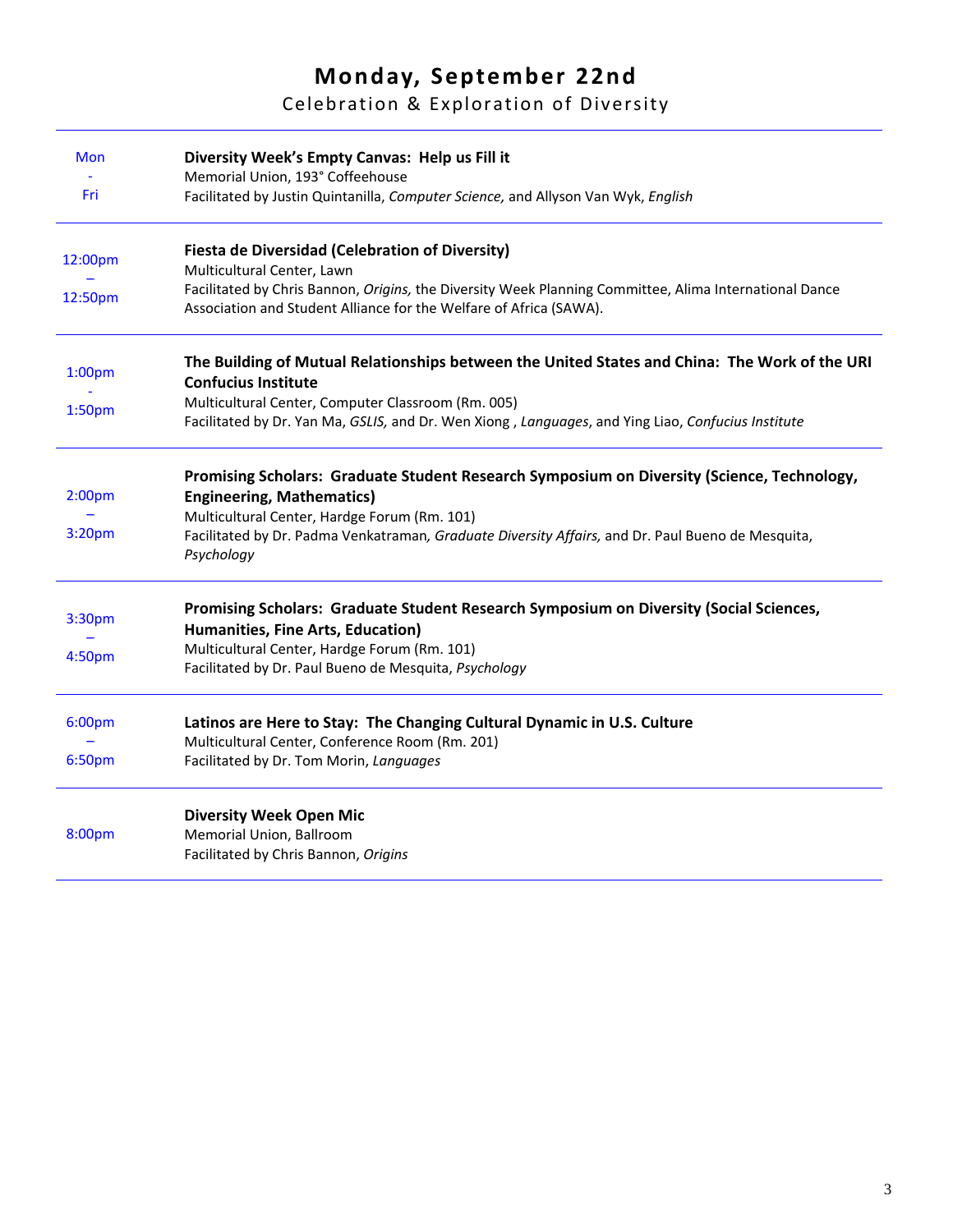# **Tuesday, September 23rd**

Diversity Video & Film Festival

| 9:30am<br>10:45am                        | <b>Strange Fruit (Video): The Story of Lynching</b><br>in America, the Ultimate Protest Song, and<br><b>Jazz Singer Billie Holiday</b><br>Multicultural Center, Hardge Forum (Rm. 101)<br>Facilitated by Dr. George Willis, Education                                        | The Irish in Rhode Island<br>Multicultural Center, Computer Classroom (Rm. 005)<br>Facilitated by Dr. Scott Molloy, Labor Research<br>Center                                                                                                                                                  |
|------------------------------------------|------------------------------------------------------------------------------------------------------------------------------------------------------------------------------------------------------------------------------------------------------------------------------|-----------------------------------------------------------------------------------------------------------------------------------------------------------------------------------------------------------------------------------------------------------------------------------------------|
| 11:00am<br>12:15pm                       | Body Image: Effects of the Mass Media on<br>the Self-Image of Diverse Groups<br>Multicultural Center, Hardge Forum (Rm. 101)<br>Facilitated by Dr. Grace Frenzel, Counseling<br>Center and the members of the Body Image<br>Acceptance Committee                             | <b>Culture Clash: Transition Challenges Facing the</b><br><b>New Population of Student Veterans</b><br>Multicultural Center, Computer Classroom (Rm. 005)<br>Facilitated by Dr. Jennifer Lambert, Providence<br>Veterans Affairs Medical Center; and Daniel Ustick,<br><b>Career Services</b> |
| 12:30pm<br>1:45 <sub>pm</sub>            | <b>Hunger Banquet</b><br>(Participation limited to the first 75 people)<br>Multicultural Center, Hardge Forum (Rm. 101)<br>Facilitated by Dr. Kathleen Gorman, Feinstein<br><b>Hunger Center</b>                                                                             | The Representation of Homosexuality in Video<br>Games<br>Multicultural Center, Computer Classroom (Rm. 005)<br>Facilitated by Dr. Suellen Adams, GSLIS; and Damien<br>Huffer, Learning Games Initiative                                                                                       |
| 2:00 <sub>pm</sub><br>3:15 <sub>pm</sub> | Face to Face: Learning how to Dialogue<br>with Differences<br>Multicultural Center, Hardge Forum (Rm. 101)<br>Facilitated by Dr. Robert Samuels and Dr. Jasmine<br>Mena, Counseling Center                                                                                   | "Then and Now: Civil Rights Revisited" (Video)<br>Multicultural Center, Computer Classroom (Rm. 005)<br>Facilitated by Gail Rashed Faris, Women's Center                                                                                                                                      |
| 3:30pm<br>4:45pm                         | Depression: Fighting the Dragon (Video)<br>Multicultural Center, Hardge Forum (Rm. 101)<br>Facilitated by Pamela Rohland and Rosemary<br>Lavigne, Disability Services for Students; Mary<br>Jane Klinkhammer and Dr. Jasmine Mena,<br>Counseling Center                      | Islam in Brief: Diversity in Islam<br>Multicultural Center, Computer Classroom (Rm. 005)<br>Facilitated by Sarah Shihadeh, Clinical Lab Science<br>and Muslim Student Association and Dr. Assem<br>Sayedahmed, URI Muslim Chaplain and Food<br>Microbiology                                   |
| 5:00pm<br>6:15pm                         | The Importance of Black and Latino Greek<br><b>Letter Organizations at URI</b><br>Multicultural Center, Hardge Forum (Rm. 101)<br>Facilitated by Ana Barraza, Student Leadership<br>Program; and Davida Robinson, HDF                                                        | <b>Happy New Year 5769</b><br>Multicultural Center, Computer Classroom (Rm. 005)<br>Facilitated by Amy Olson, URI Hillel Center                                                                                                                                                               |
| 7:30 <sub>pm</sub><br>9:00pm             | Anyone and Everyone - Families and<br><b>Coming Out (Video)</b><br>Please Note Location Change to -<br><b>Rainbow Diversity House on Fraternity</b><br>Circle<br>Facilitated by Andrew Winters, URI GLBT Center;<br>Ann Bonetti and Ed Bonetti, PFLAG of South<br>Central RI | "Crash" (Video) and Discussion<br>Women's Center, Library<br>Facilitated by URI Peer Advocates, Violence<br><b>Prevention and Advocacy Services</b>                                                                                                                                           |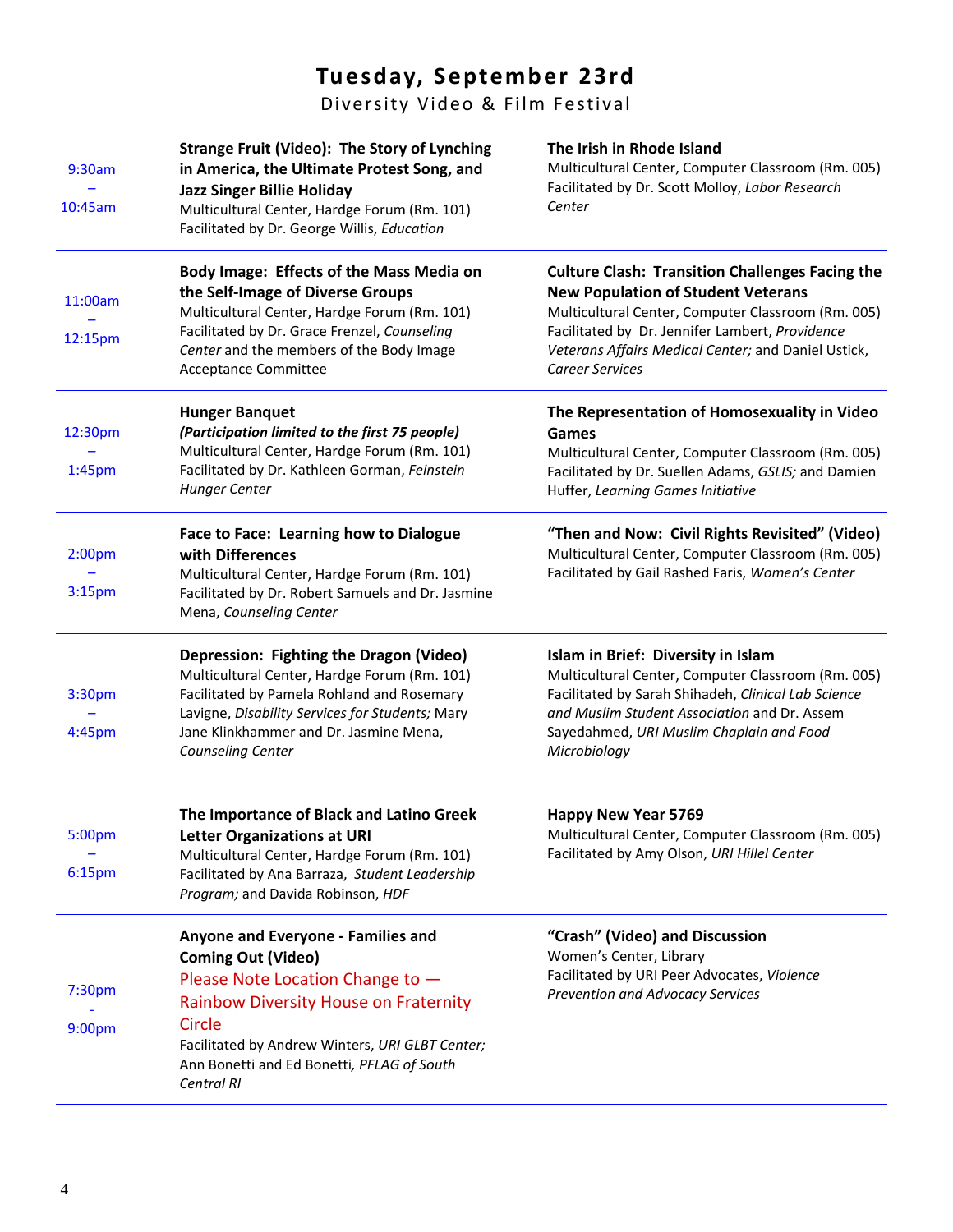# **Wednesday, September 24th**

Ideas, Interactions & Dialogue

| 10:00am            | <b>Working with Future Generations for a</b><br><b>Nonviolent Global Community</b>                                                                | More Alike than Different: Building Bonds<br>through Books                                                                      |
|--------------------|---------------------------------------------------------------------------------------------------------------------------------------------------|---------------------------------------------------------------------------------------------------------------------------------|
| 10:50am            | Memorial Union, Rm. 318<br>Dr. Bernard LaFayette, Jr., Center for Nonviolence<br>and Peace Studies                                                | Memorial Union, Rm. 360<br>Facilitated by Dr. Susan Trostle Brand, Education; and<br>Dr. Laura Harper, HDF                      |
| 11:00am            | Please Don't Go!: Why Women and Minorities<br>are Underrepresented in the Sciences                                                                | <b>Stress Reduction for Every Body</b><br>Memorial Union, Rm. 360                                                               |
| 11:50am            | Memorial Union, Rm. 318<br>Facilitated by Dr. Padma Venkatraman, Graduate<br>Diversity Affairs; and Dr. Barb Silver, NSF Advance                  | Facilitated by Laurie Johnson, Dr. Celina Pereira, and<br>Donna Leite, Health Services                                          |
| 12:00pm            | The Representation of Race in the Race for<br>the White House                                                                                     | Sexuality and Multiculturalism: A Look at Our<br><b>Views on Sex</b>                                                            |
|                    | Memorial Union, Rm. 318                                                                                                                           | Memorial Union, Rm. 360                                                                                                         |
| 12:50pm            | Facilitated by Dr. Kendall Moore and John<br>Pantalone, Journalism                                                                                | Facilitated by Laurie Johnson, Health Services; Anna<br>Stanhewicz, Kinesiology; and Angela Lawless,<br>Marketing, of Speakeasy |
| 1:00 <sub>pm</sub> | Frontiers in Health Care Policy: Containment<br>of Health Care Costs in the U.S.                                                                  | <b>Coming to Consciousness: Stories of Diversity in</b><br><b>Sport and Physical Activity</b>                                   |
|                    | Memorial Union, Rm. 318                                                                                                                           | Memorial Union, Rm. 360                                                                                                         |
| 1:50 <sub>pm</sub> | Facilitated by Dr. Michael Fine, Lifespan                                                                                                         | Facilitated by Dr. Kyle Kusz, Kinesiology                                                                                       |
| 2:00 <sub>pm</sub> | <b>Frontiers in Medical Practice: Transfusion-</b><br>Free Surgery in the US                                                                      | Why Work-Life Balance is a Diversity Issue<br>Memorial Union, Rm. 360                                                           |
| 2:50 <sub>pm</sub> | Memorial Union, Rm. 318                                                                                                                           | Facilitated by Dr. Barb Silver, NSF Advance; and Dr.                                                                            |
|                    | Facilitated by Kevin Wright, Rhode Island Hospital                                                                                                | Helen Mederer, Sociology                                                                                                        |
| 3:00pm             | <b>Frontiers in Food Policy and Hunger</b>                                                                                                        | The Rural Migrant: The De-agrarianization of                                                                                    |
|                    | Programs in the U.S.<br>Memorial Union, Rm. 318                                                                                                   | Mexico and Implications for the U.S.<br>Memorial Union, Rm. 360                                                                 |
| 3:50pm             | Facilitated by Dr. Diane Martins, Nursing                                                                                                         | Facilitated by Dr. Rosaria Pisa, Sociology                                                                                      |
|                    | Meet Dr. Padma Venkatraman, Author of                                                                                                             | "Its Just a Joke": A Workshop on Tolerance                                                                                      |
| 4:00 <sub>pm</sub> | <b>Climbing the Stairs, and Participate in a</b><br><b>Discussion</b>                                                                             | Multicultural Center, Computer Classroom (Rm. 005)<br>Facilitated by Allyson Van Wyk, English                                   |
| 5:30pm             | Multicultural Center, Hardge Forum (Rm. 101)                                                                                                      |                                                                                                                                 |
|                    | Facilitated by Dr. Cheryl McCarthy, GSLIS                                                                                                         |                                                                                                                                 |
| 6:00pm             | Portia, Pacino, and A Pound of Flesh<br>Multicultural Center, Hardge Forum (Rm. 101)                                                              |                                                                                                                                 |
| 6:50pm             | Facilitated by Bryna Wortman, Theatre                                                                                                             |                                                                                                                                 |
|                    | <b>Embracing Culture: The Origins of African</b>                                                                                                  |                                                                                                                                 |
| 7:00pm             | <b>Dance</b>                                                                                                                                      |                                                                                                                                 |
| 8:00pm             | Multicultural Center, Hardge Forum (Rm. 101)<br>Facilitated by Alima International Dance Company,<br>and Cape Verdean Student Association dancers |                                                                                                                                 |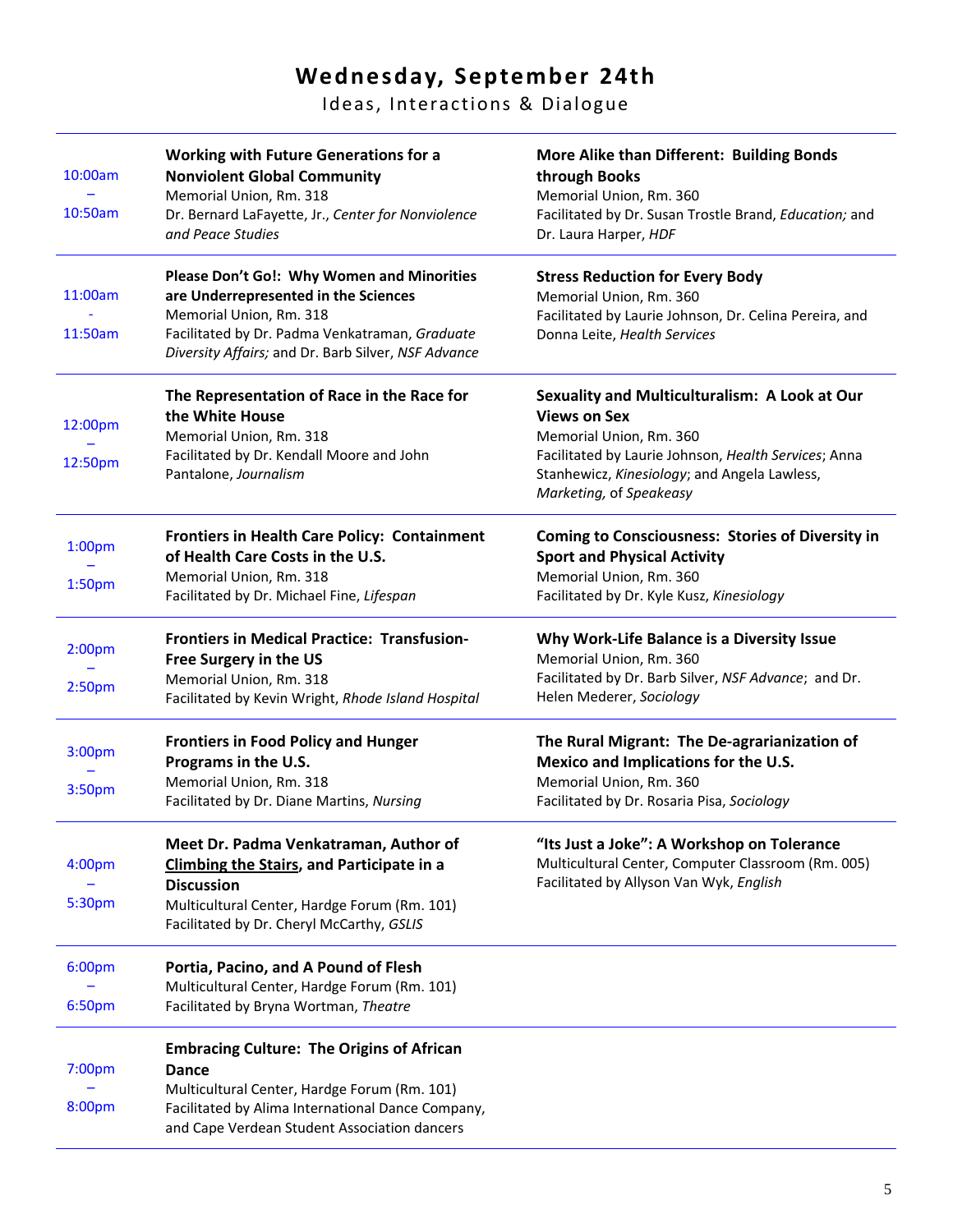# **Thursday, September 25th**

Interacting with Art & Music

| 10:00am<br>10:50am                       | <b>Community Sing</b><br>Multicultural Center, Hardge Forum (Rm. 101)<br>Facilitated by Sue Warford, CDC, and the Child<br>Development Center teachers, preschool, and<br>kindergarten children                                                                       | <b>Climbing the Stairs: Out of Prejudice and into</b><br><b>Multicultural Dialogue</b><br>Multicultural Center, Computer Classroom (Rm. 005)<br>Facilitated by Dr. Padma Venkatraman, Graduate<br><b>Diversity Affairs</b>                                                                     |
|------------------------------------------|-----------------------------------------------------------------------------------------------------------------------------------------------------------------------------------------------------------------------------------------------------------------------|------------------------------------------------------------------------------------------------------------------------------------------------------------------------------------------------------------------------------------------------------------------------------------------------|
| 11:00am<br>12:15pm                       | <b>What Peace Means to Me: A Celebration</b><br>of Art, Prose and Music<br>Multicultural Center, Hardge Forum (Rm. 101)<br>Facilitated by Dr. Susan Trostle Brand,<br>Education; and Jane Picciotti, CVS-Highlander<br>School                                         | Margin, Mainstream, and Music: Mishearing<br>African American Music in American History<br>Multicultural Center, Computer Classroom (Rm. 005)<br>Facilitated by Dr. Stephanie Dunson, English                                                                                                  |
| 12:30pm<br>1:45 <sub>pm</sub>            | <b>Get Up and Dance: Israeli Folk Dancing</b><br>Multicultural Center, Hardge Forum (Rm. 101)<br>Facilitated by Amy Olson, URI Hillel Center                                                                                                                          | Can't Truss It: Hip Hop as a Political Tool<br>Multicultural Center, Computer Classroom (Rm. 005)<br>Facilitated by Kalyana Champlain, Communication<br><b>Studies</b>                                                                                                                         |
| 2:00 <sub>pm</sub><br>3:15 <sub>pm</sub> | Learn How to Belly Dance: An Introductory<br><b>Master Class</b><br>Multicultural Center, Hardge Forum (Rm. 101)<br>Facilitated by Nancy Hawksley, Facilities<br><b>Services</b>                                                                                      | Music for Social Justice, Protest, and Diversity<br>Multicultural Center, Computer Classroom (Rm. 005)<br>Facilitated by Dr. Paul Bueno de Mesquita,<br>Psychology, Dr. Libby Miles, Writing and Rhetoric;<br>and Dr. Stephen Wood, Communication Studies                                      |
| 3:30pm<br>4:45pm                         | <b>Annual Choral Performance</b><br>Multicultural Center, Hardge Forum (Rm. 101)<br>Facilitated by Mark Conley, Music, and the URI<br>Chorus                                                                                                                          | Out of Diversity: Women Speak<br>Multicultural Center, Computer Classroom (Rm. 005)<br>Facilitated by Dr. Jody Lisberger, Women's Studies,<br>Mary Cappello, English, Stephanie Dunson, English,<br>Rae Ferguson, History, Rosie Pegueros, History, Kim<br>Salerno, Art; and Selected Students |
| 6:00pm<br>6:50pm                         | <b>Lifespan Reception</b><br>(By Invitation Only)<br>Sponsored by the Diversity Week Planning<br>Committee, Kappa Delta Pi, and Lifespan                                                                                                                              |                                                                                                                                                                                                                                                                                                |
| 7:30pm                                   | From 'Silent Spring' to Silent Night: The<br>Silent Attack of Pesticides on the Human<br><b>Immune System</b><br>Memorial Union, Ballroom<br>Introduction by Dr. Donald DeHayes, Provost.<br>Keynote address by Dr. Tyrone Hayes, University<br>of California-Berkley |                                                                                                                                                                                                                                                                                                |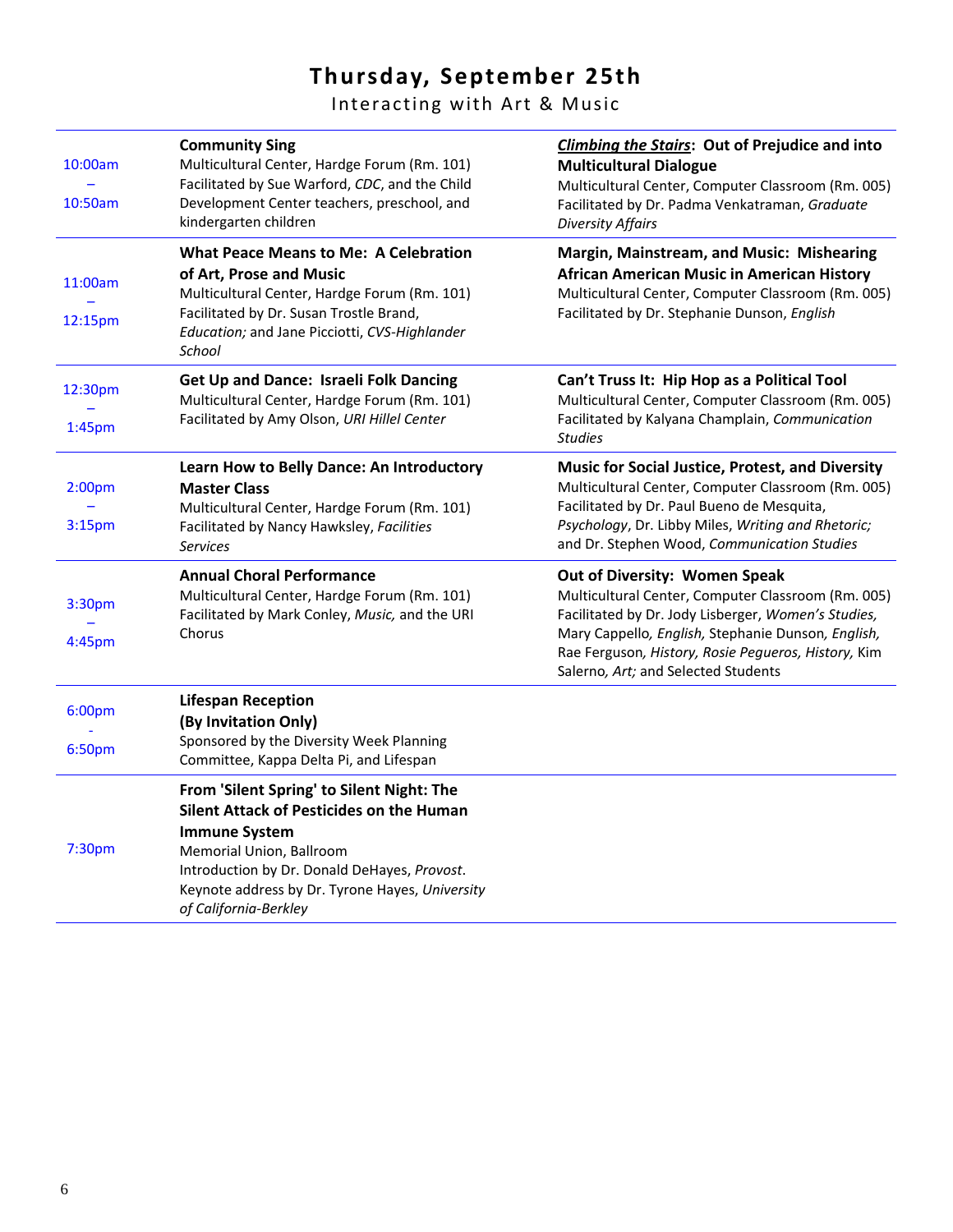# **Friday, September 26th**

Roots & Legacies of Community

| 10:00am<br>10:50am                       | The Haves and the Have Nots<br>(Participation limited to the first 60 people)<br>Multicultural Center, Hardge Forum (Rm. 101)<br>Facilitated by Denice Couchon, HDF; and Dr. Kyle<br>Kusz, Kinesiology                                                                                                                           | <b>Genderqueer: Beyond Binary Boxes</b><br>Multicultural Center, Computer Classroom (Rm. 005)<br>Facilitated by Kade Langston Aris, Psychology                                                                                                                                                          |
|------------------------------------------|----------------------------------------------------------------------------------------------------------------------------------------------------------------------------------------------------------------------------------------------------------------------------------------------------------------------------------|---------------------------------------------------------------------------------------------------------------------------------------------------------------------------------------------------------------------------------------------------------------------------------------------------------|
| 11:00am<br>11:50am                       | The Battle of the Sexes in Fitness and<br><b>Wellness</b><br>Multicultural Center, Hardge Forum (Rm. 101)<br>Facilitated by Leticia Orozco, Recreational Services                                                                                                                                                                | <b>American Karma: Race, Culture and Identity in</b><br>the Indian Diaspora<br>Multicultural Center, Computer Classroom (Rm. 005)<br>Facilitated by Dr. Sunil Bhatia, Human Development,<br><b>Connecticut College</b>                                                                                  |
| 12:00pm<br>12:50pm                       | <b>Peace and Harmony Meditation</b><br>Multicultural Center, Hardge Forum (Rm. 101)<br>Facilitated by Dr. Celina Pereira and Laurie<br>Johnson, Health Services; Dr. Paul Bueno de<br>Mesquita, Psychology; Dr. Art Stein, Political<br>Science; Clare Sartori-Stein, Psychology (CCE); and<br>Melvin Wade, Multicultural Center | From Kingston to Birmingham: Discovering<br><b>Cultural Diversity through Service Learning</b><br>Multicultural Center, Computer Classroom (Rm. 005)<br>Facilitated by Gail Rashed Faris, Women's Center<br>and URI Academic Spring Break Student Panel                                                 |
| 1:00 <sub>pm</sub><br>1:50 <sub>pm</sub> | Managing Everyday Conflict: Living in the<br><b>Present Moment</b><br>Multicultural Center, Hardge Forum (Rm. 101)<br>Facilitated by Dr. Faye Mandell, InWobble Inc.                                                                                                                                                             | <b>One-to-One and Small Group Tutorials:</b><br><b>Pedagogies for Promoting Multicultural</b><br><b>Learning</b><br>Multicultural Center, Computer Classroom (Rm. 005)<br>Facilitated by Dr. Libby Miles, Writing and Rhetoric,<br>Cathryn Molloy, English; and Jeremy Hawkins,<br>Writing and Rhetoric |
| 2:00 <sub>pm</sub><br>2:50 <sub>pm</sub> | Help Us Develop a One-Man Play About the<br>Extraordinary URI Graduate, George A.<br>Wiley<br>Multicultural Center, Hardge Forum (Rm. 101)<br>Facilitated by Dr. Alice Dzen Gross and Henry<br>Shelton, George Wiley Center; and Ricardo Pitts<br>Wiley, Mixed Magic Theatre.                                                    | <b>Existing Within a Majority Setting: Minorities</b><br><b>Straddling the Great Divide</b><br>Multicultural Center, Computer Classroom (Rm. 005)<br>Facilitated by Catalina Martinez, NOAA; and<br>Dr. Padma Venkatraman, Graduate Diversity Affairs                                                   |
| 3:00pm<br>3:50pm                         | Rhode Island, First in War and Last in Peace<br>(For All the Right Reasons)<br>Multicultural Center, Hardge Forum (Rm. 101)<br>Facilitated by Hon. Bruce Sundlun, Governor-in-<br>Residence                                                                                                                                      | <b>Understanding the Support Needs of Students</b><br>with Asperger's Syndrome<br>Multicultural Center, Computer Classroom (Rm. 005)<br>Facilitated by Pamela Rohland and Rosemary<br>Lavigne, Disability Services for Students; and Dr. Amy<br>Weiss, Communicative Disorders                          |
| 8:00pm                                   | Pangaea Roots Music Festival featuring<br><b>Dhafer Youssef, from Tunisia</b><br>Auditorium, Edwards Hall<br>Facilitated by Michael Lapointe, Housing and<br>Residential Life                                                                                                                                                    |                                                                                                                                                                                                                                                                                                         |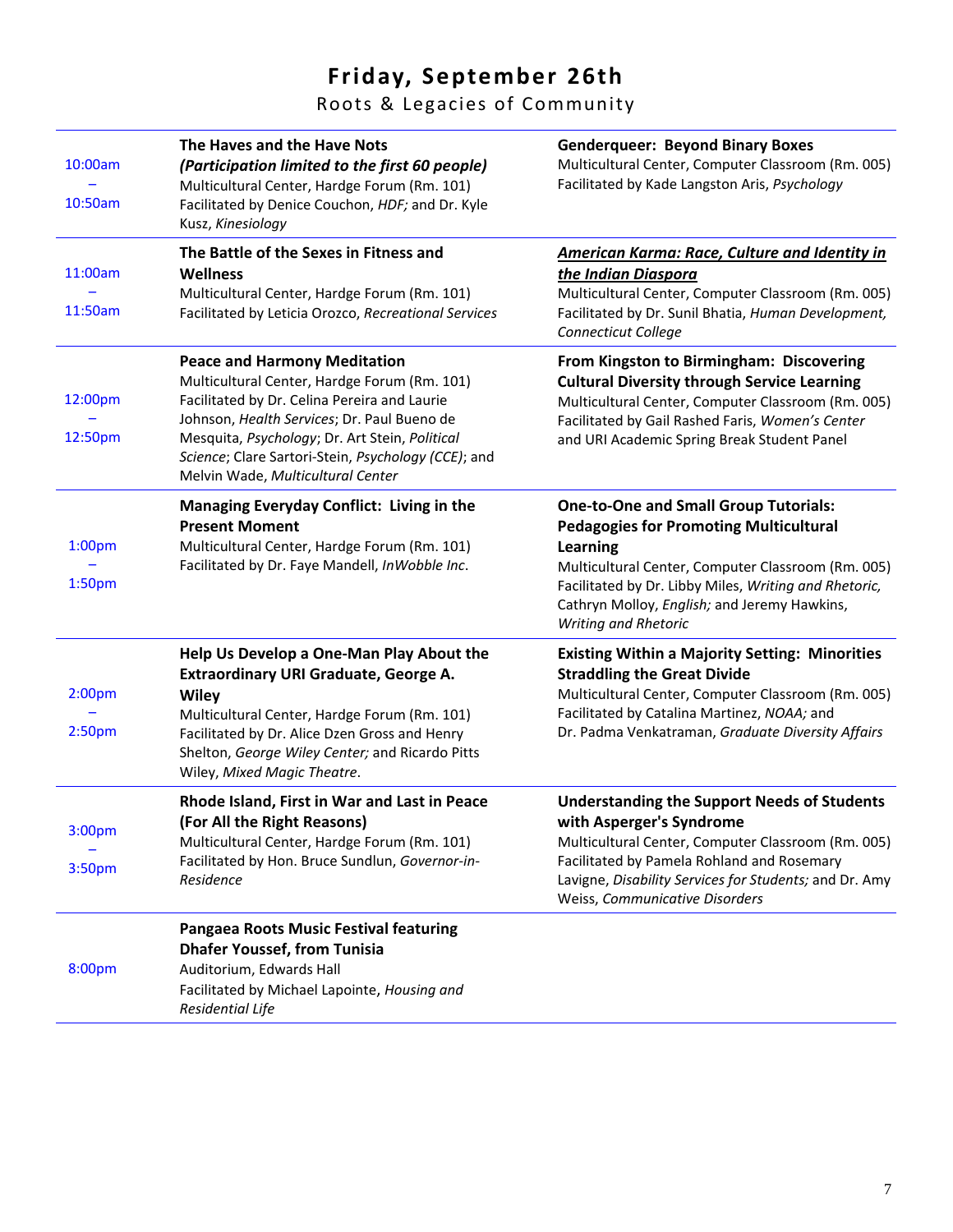## **Abstracts**

### *American Karma: Race, Culture and Identity in the Indian*

*Diaspora***.** Dr. Sunil Bhatia, *Associate Professor*, *Human Development*, *Connecticut College*. His book *American Karma: Race, Culture and Identity in the Indian Diaspora* (2007) traces the processes of post‐colonial identity reconstruction for the Indian professional classes who migrate to the United States after 1965. Identified by traditional markers of socioeconomic class, culture, and geography in their native country, the new immigrants encounter a new system of racial and cultural labels that seeks to impose minority status and downward assimilation upon them. This workshop invites participants to understand the social dynamics of American society; and the creative coping strategies of Indian professionals in defending their upward mobility while repositioning themselves in relation to other minorities, and reframing their notions of self, other, and home. **Fri, 9/26@11am**

**Annual Choral Performance.** The URI Chorus, under the direction of Mark Conley, *Assistant Professor, Music.* The URI Chorus presents its annual program (with commentary) of diverse musical selections drawn from different cultures, different eras, different languages, different styles and sources, and differing concepts of beauty in music. The audience is invited to share the experience of training the ear and the mind to discriminate, understand, and enjoy culturally diverse choral performance. **Thur, 9/25@3:30pm**

#### **Anyone and Everyone – Families and Coming Out (Video).**

Andrew Winters, *Assistant to the Vice President for Student Affairs for GLBT Programs;* Ann Bonetti*, Vice President, PFLAG of South Central RI;* and Ed Bonetti*, Co‐President, PFLAG of South Central RI.* Created out of a mother's struggle and desire to accept her son's sexual orientation, this documentary relates the stories of families from New York to North Carolina to Utah to Wyoming, all connected by a common thread – a gay or lesbian child. Parents from a diverse array of religions, ethnicities, and political stances discuss their child's coming out. While some show unconditional support, others struggle with feats of alienation from extended family, church, or community. These persistent fears explain why 26% of GLBT teens who come out to their families are banished from their homes. **Tue, 9/23@7:30pm**

**The Battle of the Sexes in Fitness and Wellness.** Leticia Orozco*, Coordinator, Recreational Services*. One of sport's most persistent gender myths is that women lack stamina and endurance. This conventional logic is the reason for limiting women's tennis matches to three sets, while men's matches can extend to five sets. Actually, the physiological differences that generally cause muscle mass in men to be greater result in no advantage in endurance. Studies suggest that women can exercise as intensely as men. In recognition of National Women's Health and Fitness Day, September 24, this workshop will discuss the misconceptions men and women often hold about fitness and wellness; explore the role of the popular culture in amplifying these myths; and address their pervasive effects. **Fri, 9/26@11am**

**The Building of Mutual Relationships between the United States and China: The Work of the URI Confucius Institute.** Dr. Yan Ma*, Director, Confucius Institute, and Professor, Graduate School of Library and Information Studies;* Dr. Wen Xiong*, Confucius Institute, and Hanban‐URI Faculty, Chinese Languages;* and Ying Liao*, Assistant Professor, Chinese* Languages, Confucius Institute. In the 21<sup>st</sup> century, many predict that the United States, the most powerful developed nation; and China, the most powerful developing nation, will be the world's most important bilateral relationship in maintaining global peace and prosperity. Economically, China, with the world's fastest‐growing economy, is expected to continue to expand its intricate ties with the United States, owner of the world's largest economy. At least 450 of the top 500 American corporations have significant investments in China. China is the leading lender to the United States. Since 2004, China has created more than 200 Confucius Institutes around the world, named after the great Chinese philosopher of the  $6<sup>th</sup>$  century B. C. This workshop introduces the programs of the new URI Confucius Institute in teaching Chinese language and culture, and developing friendly relationships. **Mon, 9/22@1pm**

**Can't Truss It: Hip Hop as a Political Tool.** Kalyana Champlain*, Graduate Student, Communication Studies.* Conceived as a form of vernacular expression by urban black youth in the New York City Bronx during the 1970's, hip hop has exploded into a global mode of critique in the 1990's, with youth around the world creating solidarity, giving voice, and developing resistance to their systemic marginalization. Hip hop scholar Dr. Tricia Rose, Brown University describes hip hop culture as a "style that {can} create counterdominant narratives". Utilizing music and video excerpts, this workshop will explore the potential of hip hop to think critically about the conditions under which youth live and work, to develop the skills of interrogating and deconstructing, and to create new forms of community in the.post Civil‐Rights era. **Thur, 9/25@12:30pm**

#### *Climbing the Stairs***: Out of Prejudice and into Multicultural**

**Dialogue.** Dr. Padma Venkatraman, *Director, Graduate Diversity Affairs.* This workshop will use Padma Venkatraman's debut novel, *Climbing the Stairs,* as a basis for exploring issues of prejudice. Set in India in the 1940's, the nonviolent Indian independence movement, led by Mahatma Gandhi, forms the backdrop for this coming‐of‐age story of a young woman's personal freedom struggle. Web‐based tools will be used to create virtual discussions centered around the book's themes of colonialism, nonviolence, women's rights, and World War II. Participants will examine racial, gender‐based, and religious prejudice as it affects the key characters in the book, and themselves; and will develop multicultural strategies that enable them to help eradicate prejudice. **Thur, 9/25@10am**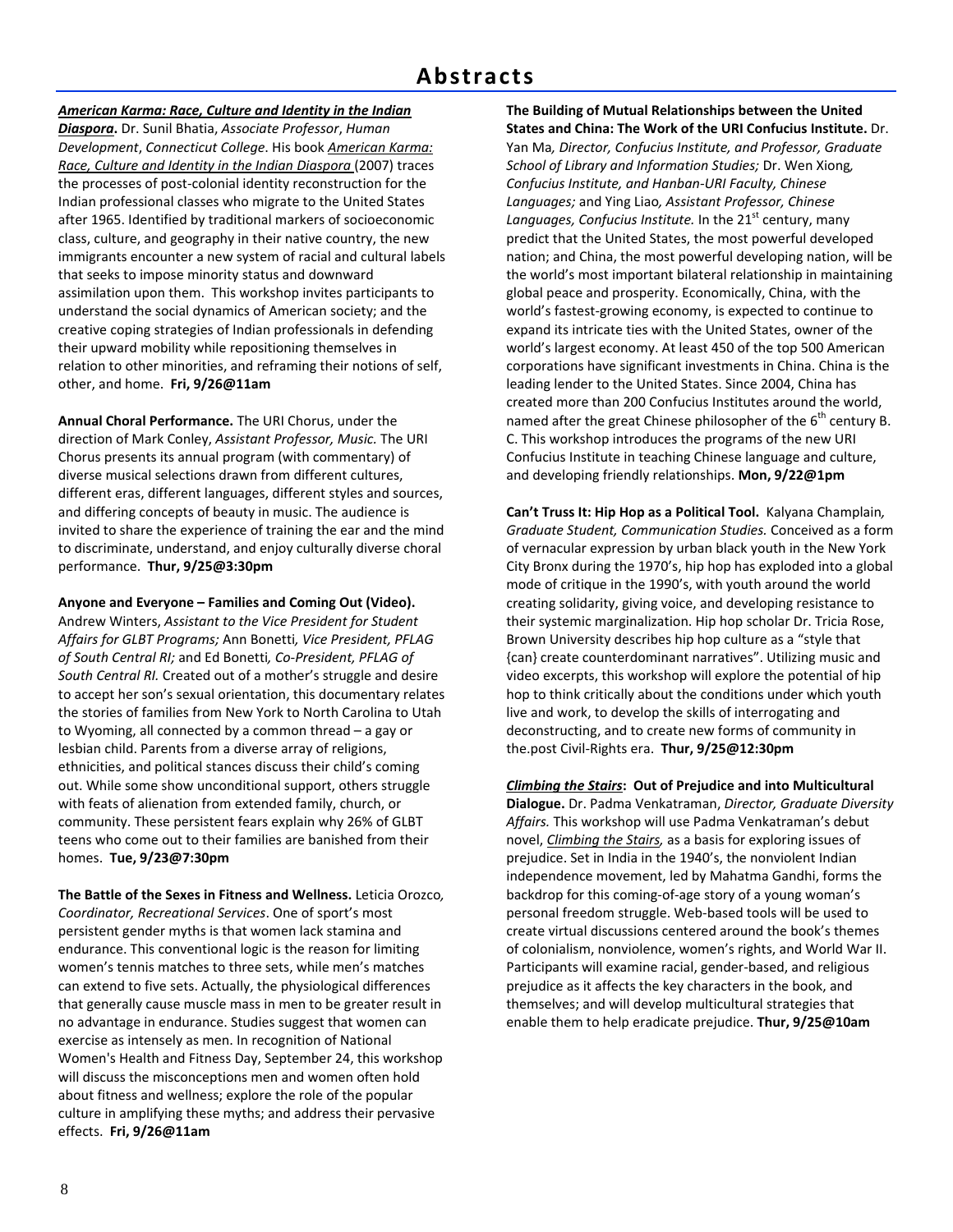**Coming to Consciousness: Stories of Diversity in Sport and Physical Activity.** Dr. Kyle Kusz, *Assistant Professor, Kinesiology.* Sociologist C. Wright Mills has defined the "sociological imagination" as the act of recognition that one's own biography is shaped by the sociological moment in which one lives. This workshop discusses the production of a video in which students tell personal stories and engage in reflection about the ways in which race, class, gender, and/or sexuality have influenced their participation in sports and physical activity. Participants will have the opportunity to visualize how sociological ideas can materialize in their own personal lives. **Wed, 9/24@1pm**

**Community Sing.** Sue Warford, *Coordinator, Child Development Center (CDC),* along with teachers, preschool, and kindergarten children from the CDC. This workshop presents children in performance as they explore how age‐appropriate music can be used to enhance personal growth and development and to increase awareness of diversity. **Thur, 9/25@10am**

**"Crash" (Video) and Discussion.** URI Peer Advocates, *Violence Prevention and Advocacy Services, Women's Center.* Winner of the 2005 Academy Award for Best Picture, *Crash* presents a dystopian portrait of interracial conflict in post‐9/11 American society. The movie traces a sequence of interactive collisions around racial, cultural, and class differences that take place in Los Angeles, CA, over the course of two days, framed by a literal car accident. Through these collisions, a rigid social hierarchy is revealed that assigns social location, salience of viewpoint, and locus of control on the basis of race. Only when these collisions occur are there fleeting moments of consciousness, usually involving the self, rather than the other. Is *Crash* a warning about society's need to face and negotiate racial fears and anger? Is race privilege presented as a tragic flaw? Is *Crash* inhabited only by anti‐heroes? How is the American Dream altered by the assumptions underlying *Crash?* Discussion follows the screening. **Tue, 9/23@7:30pm**

**Culture Clash: Transition Challenges Facing the New Population of Student Veterans.** Dr. Jennifer Lambert*, Staff Psychologist, PTSD Clinic, Providence Veterans Affairs Medical Center;* and Daniel Ustick*, Career Advisor, Career Services.* Over 270,000 of the 1.65 million U. S. military veterans serving since 9/11 have finished their tours of duty in Iraq, Afghanistan, and at other bases around the world. Many of these student veterans are returning to civilian American society and enrolling in colleges across the nation. With the average service obligation ranging from five to seven years, enrolling veterans are often older and more disciplined than their classmates. However, many student veterans have experienced sights, sounds, and emotions of military conflict that differentiate them from their civilian peers. Seeking to facilitate the transition from military service to campus life, this workshop assists student veterans and their allies in understanding the process of acclimation to college life; in building support networks; and in connecting to other student veterans and on‐ and off‐campus resources. **Tue, 9/23@11am**

**"Depression: Fighting the Dragon" (Video).** Pamela Rohland*, Assistant Director*, *Disability Services;* Rosemary Lavigne*, Coordinator, Disability Services;* Mary Jane Klinkhammer*, Clinical Counselor, Counseling Center;* and Dr. Jasmine Mena*, University Psychologist, Counseling Center.* The World Health Organization predicts that depression will soon rival heart disease as a primary cause of premature death and disability. While the increasing incidence of depression now affects up to 10% of the population during their life cycle, the vast majority never seek treatment. This video and discussion examines the struggles of five people to overcome depression. The moving personal narratives are enhanced by the insights of prominent researchers discussing new imaging technologies that enable us to see changes in the human brain during depression and its treatment; describing new approaches to treatment; and advocating the need for greater public education. **Tue, 9/23@3:30pm**

**Diversity Week Open Mic.** Chris Bannon, *Coordinator, Origins*. One of the most popular events during Diversity Week, the Open Mic is a student‐generated and student‐judged performance event, open to poets, musicians, dancers, comedians and storytellers, who sign up in accordance with the rules of the night. Inspired by the "spoken word" emphasis in hip hop culture, the Open Mic attracts performers at all stages of their careers, from seasoned veterans to novices, providing them an opportunity to showcase their talents before a live audience. To sign up for slots that usually last 3‐5 minutes, visit http://www.uri.edu/mcc. Some speculate that the popularity of open mic performance since 2000 helped to lay the foundation for the blockbuster success of *American Idol.* **Mon, 9/22@8pm**

**Diversity Week's Empty Canvas: Help Us Fill It.** Justin Quintanilla, *Undergraduate, Computer Science*; and Allyson Van Wyk, *Undergraduate, English.* Creative minds in art, media, music, and literature are encouraged to submit original compositions for display, with a short description explaining what makes the creator and their work unique. The works will be displayed in the 193° Coffee House, Memorial Union during URI Diversity Week. Music can be submitted to Justin at infinity\_of\_thought@hotmail.com. Artwork, writing, or any other compositions can be submitted to Ally at arisan@mail.uri.edu. **Mon, 9/22‐Fri, 9/26**

**Embracing Culture: The Origins of African Dance.** *Alima International Dance Company* and *Cape Verdean Student Association dancers.* Deriving its name from an Arabic word denoting "those who are skilled in dancing and music", the Alima International Dance Association joins with the Cape Verdean Student Association in an interactive celebration of African dance, drawing cultural referents from countries as diverse as Liberia, Cape Verde, Ghana, Nigeria, and Senegal. **Wed, 9/24@7pm**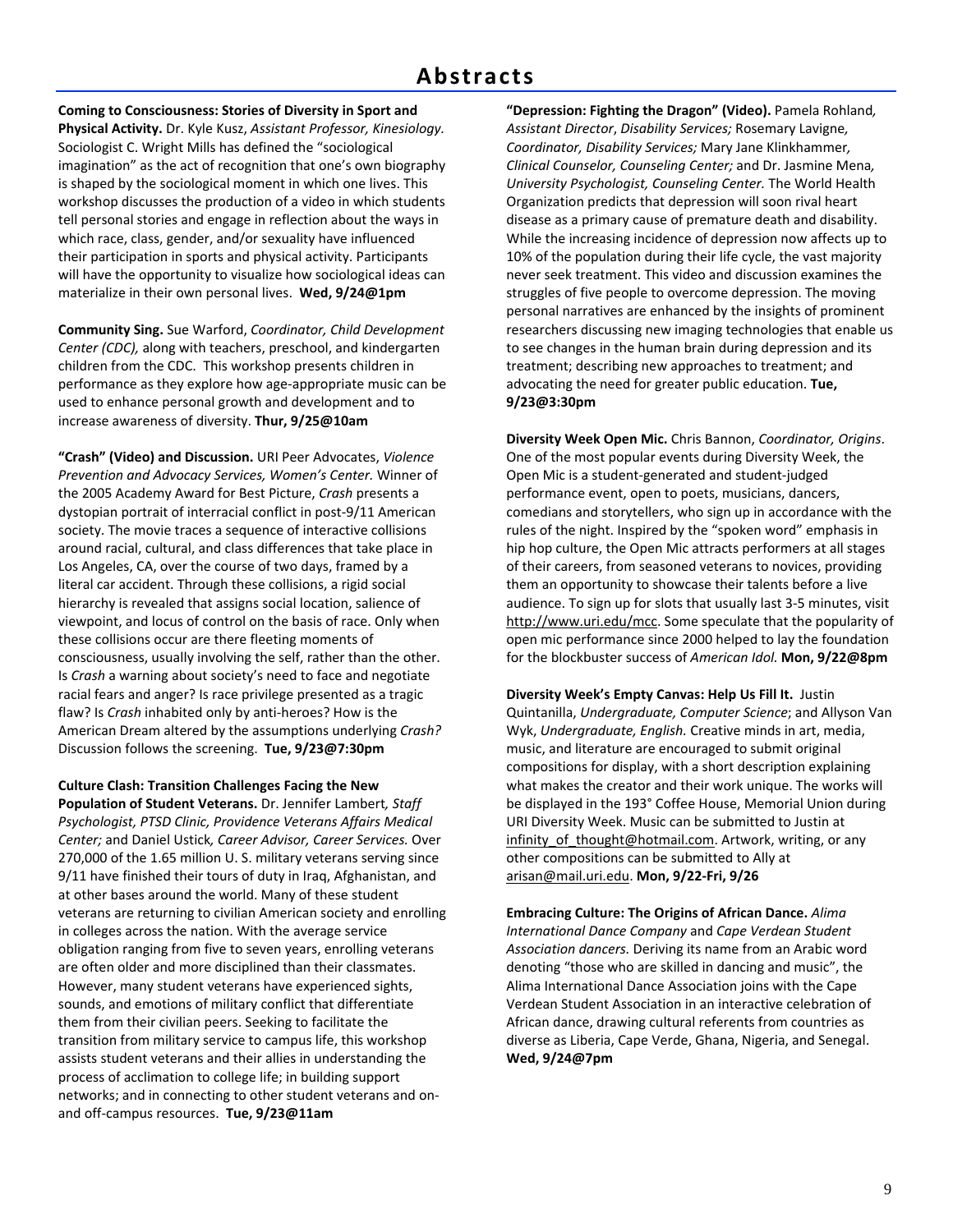## **Abstracts**

**Existing Within a Majority Setting: Minorities Straddling the Great Divide.** Catalina Martinez, *Marine Scientist, NOAA*; and Dr. Padma Venkatraman, *Director, Graduate Diversity Affairs.* This workshop examines cultural and socioeconomic factors in students' selection of STEM fields of study in higher education; addresses issues and misperceptions about the under‐ representation of people of color and women; and discusses pros and cons of choosing a non‐traditional major or career path. **Fri, 9/26@2pm**

**Face to Face: Learning to Dialogue with Differences.** Dr. Robert Samuels*, Director, Counseling Center*; and Dr. Jasmine Mena*, University Psychologist, Counseling Center.* In an increasingly globalized world, the ability to engage others in face‐to‐face interaction across differences of identities of identity, culture, and viewpoint is one of the most highly valued skills in business, government, and education. This facilitated workshop offers an open, inclusive space in which participants take part in individual and small group activities that enable them to identify boundaries by which people define themselves, and to relate across those boundaries. **Tue, 9/23@2pm**

**Fiesta de Diversidad (Celebration of Diversity).** Chris Bannon, *Coordinator, Origins,* URI Diversity Week Planning Committee, *Alima International Dance Association, and Student Alliance for the Welfare of Africa*. Initiating Diversity Week, this celebration of the cultural and artistic heritages of the diverse social groups that comprise the global society presents their experience through music, dance, and other modes of expression. All are invited to wear their national dress. **Mon, 9/22@12pm**

**From Kingston to Birmingham: Discovering Cultural Diversity through Service Learning.** Gail Rashed Faris*, Assistant Director, Women's Center; URI Academic Spring Break students;* and *Habitat for Humanity International.* Since 2006, URI students have traveled to the Deep South during their spring breaks to learn about complex cultural, economic, and political issues through experiential learning, community visits and interviews, community service, readings, and reflection activities for academic credit. This workshop presents a panel of students who visited Birmingham, AL, a prominent site of struggle during the Civil Rights Movement; and will share lessons learned from their immersion experience. **Fri, 9/26@12pm**

**From 'Silent Spring' to Silent Night: The Silent Attack of Pesticides on the Human Immune System.** Introduction by Dr. Donald DeHayes, *Provost*, *University of Rhode Island*. Keynote Address by Dr. Tyrone Hayes, *Professor, Integrative Biology, University of California‐Berkeley*. **Thur, 9/25@7:30pm**

**Frontiers in Food Policy and Hunger Programs in the US.** Dr. Diane Martins*, Assistant Professor, Nursing.* While an estimated 35 million Americans annually endure chronic hunger and food insecurity, all Americans should be aware and involved in the making of decisions by government, business, education, agriculture, health and medicine, and public advocacy about access, affordability, and quality of food. This workshop invites participants to discuss recent controversies related to food policy , such as the production of ethanol and other biofuels, biotechnology and genetic engineering, food stamps and other anti-hunger programs, children's advertising, natural foods, and obesity; to analyze the effects on the population; and to address the politics of food. **Wed, 9/24@3pm**

**Frontiers in Health Care Policy: Containment of Health Care Costs in the U.S.** Dr. Michael Fine, *M. D., Physician‐ in‐ Chief, Family and Community Medicine, Rhode Island and Miriam Hospitals.* Uniquely, the United States has the world's most costly health care service, spending over 15% of its Gross Domestic Product while other industrialized countries were spending 8‐11%. In 2005, the US spent \$6401 per person on health, while Canada, France, Germany, Japan, and the United Kingdom spent about half as much per capita. Yet the US consistently underperforms these countries in access, overall quality, and efficiency. The disparities in the US health care system fall most severely on the poor, the underinsured, and people of color. This workshop presents the case for population ‐based primary care as a critically needed health care reform, while discussing the problems in the system posed by the practices of health plan administrators. **Wed, 9/24@1pm**

**Frontiers in Medical Practice: Transfusion‐Free Surgery in the US.** Kevin Wright*, Manager, Transfusion‐Free Medicine and Surgery, Rhode Island Hospital.* Over the past quarter‐century, transfusion‐free medicine and surgery in the United States has emerged as a body of practices that utilize an array of medications and technologies to stimulate blood cell production and to minimize blood loss without engaging in invasive medical procedures. Research indicates that transfusion‐free practices have generally resulted in lower rates of infection and mortality, faster recovery times, reduced costs, and greater patient satisfaction. The numbers of bloodless medical centers has grown from a few in the 1990's to over 100 in 2007. This workshop orients participants to this new body of practice, and to its key issues. **Wed, 9/24@2pm**

**Genderqueer: Beyond Binary Boxes.** Kade Langston Aris*, Undergraduate, Psychology*. During the late 1990's, the term "genderqueer" emerged into usage to refer to people who reject the adequacy of the conventional binary system of female/male to define their gender identity and roles. This workshop discusses the unique needs of genderqueer people to make and affirm their own gender choices, describe their own experience, and challenge prevailing assumptions about identity, language, politics, and health. **Fri, 9/26@10am**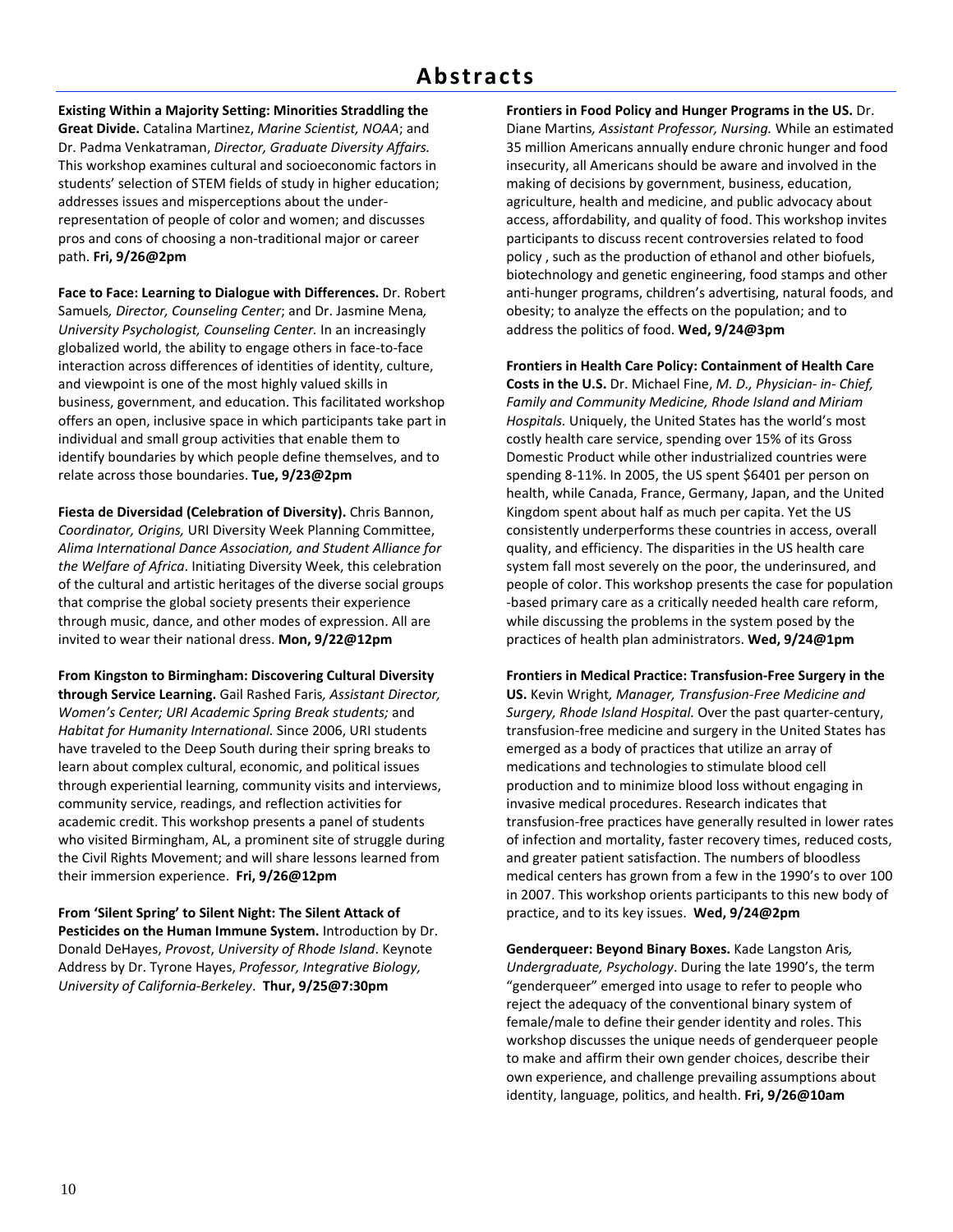**Get Up and Dance: Israeli Folk Dancing.** Amy Olson*, Executive Director, Hillel;* and *Hillel Students*. Try your skill at Israeli folk dancing. Even people with no experience can learn these simple circle dances in less than 20 minutes. Watch the leaders, learn the steps, and give it a whirl. Refreshments appropriate to the Fall Jewish Holidays will be served. **Thur, 9/25@12:30pm**

**Happy New Year 5769.** Amy Olson, *Executive Director, Hillel Center.* Based on the lunar calendar, Rosh Hashanah is commonly referred to as the Jewish New Year. The first of the High Holidays, the most solemn days of the Jewish year, it is a commemoration of the "day of judgment", when the people of the world pass before their Creator. This workshop engages participants in understanding and observing the traditional customs associated with Rosh Hashanah, such as the reciting of prayers; the blowing of the *shofar,* a trumpet fashioned from a ram's horn; and the partaking of ceremonial foods. **Tue, 9/23@5pm**

**The Haves and the Have Nots.** Denise Couchon, *Senior Clerk Stenographer, Human Development and Family Studies*; and Dr. Kyle Kusz, *Assistant Professor, Kinesiology*. This workshop explores the institutional barriers that exclude and prevent diverse communities from reaching their individual and collective goals. Through examples of inequality in resources, participants will learn reasons some groups choose to assert dominance over others. Awareness of inequality will develop in participants an increase in cultural sensitivity, and an understanding of the importance of diversity. **Fri, 9/26@10am**

**Help Us Develop a One‐Man Play About the Extraordinary URI Graduate, George A. Wiley.** Ricardo Pitts‐Wiley*, Artistic Director, Mixed Magic Theatre, Pawtucket, RI;* Dr. Alice Dzen Gross*, Dean Emeritus, University College, and Board Member, George Wiley Center;* Henry Shelton, *Founder and Coordinator, George Wiley Center;* and Judge Alton Wiley, *Distinguished Alumnus*, '*51* This interactive dramatic performance by Ricardo Pitts‐Wiley honors the life and contributions of Dr. George A. Wiley (1913‐1973) to the civil rights and social welfare movements of the 1960's‐70's. Reared in Warwick, RI, Wiley, Rhode Island's first major civil rights leader, earned a B. S. in chemistry from URI in 1953, and a Ph. D. in organic chemistry from Syracuse University in 1957. In 1966, he founded the National Welfare Rights Organization (NWRO), which became the largest national organization of poor people, mostly black women. At its peak in 1970, NWRO claimed 540 local chapters and over 20,000 members. The "Father of the welfare rights movement in the US", Wiley helped to infuse multiculturalism into the civil rights movement, administering an interracial staff and marshalling a diverse array of funders. His philosophy and contributions toward the eradication of poverty are being sustained at URI through the construction of Wiley Hall, and in Pawtucket through the work of the George Wiley Center. **Fri, 9/26@2pm**

**Hunger Banquet.** Dr. Kathleen Gorman, *Director, Feinstein Center for Hunger.* In 1948, the United Nations, at the initiative of Eleanor Roosevelt, recognized access to food as a fundamental human right in the Universal Declaration of Human Rights. Since 1981, teachers have designated October 16 as World Food Day to heighten students' awareness of the inequities in economic, political, and cultural power around the world that lead to widespread hunger. As the current global economic crisis concentrates resources into the hands of a few, the goal of providing access to food for all slips farther away. This workshop dramatizes the world's food inequities through a banquet in which participants role‐play membership in a socioeconomic class that defines their access to quality food, and determines their position in relation to the table and to the other diners. **Tue, 9/23@12:30pm**

### **The Importance of Black and Latino Greek Letter**

**Organizations at URI.** Ana Barraza*, Coordinator, Student Leadership Programs;* and Davida Robinson*, Graduate Student, Human Development and Family Studies*. Initially formed in response climates of exclusion and hostility on predominantly white college campuses during the first half of the  $20<sup>th</sup>$  century, Black and Latino fraternities and sororities continue to play an important role in group identity formation on campuses where communities of color are marginalized or otherwise devalued. Since their origins, these organizations have also provided leadership training, role modeling, community service, philanthropy, and support for academic excellence. This workshop discusses the historical and current need; and the current and future roles for Black and Latino Greek letter organizations; media images in films, such as *School Daze* and *Stomp the Yard*; and controversies, such as hazing. **Tue, 9/23@5pm**

**The Irish in Rhode Island.** Dr. Scott Molloy, *Professor, Labor Research Center*. After the devastating potato famine in Ireland from 1845 to 1850, waves of Irish immigrants came to the US. About 1.9 million immigrants from Ireland arrived in Rhode Island from 1830 to 1860, most of them from 1845 to 1855. Another 1.9 million Irish immigrants came to the state between 1860 and 1900. By the turn of the twentieth century, the Irish were firmly established as the state's largest ethnic group. The appeal of jobs in the cotton‐spinning, weaving, printing, and dyeing industries, the manufacture of woolens, jewelry, silverware, and base metals, and the relief from Anglo religious persecution were magnets to the Irish working‐ classes. This lecture‐discussion traces the economic, social, and political rise of the Irish in a highly competitive ethnic arena from the 1820's to the 1960's, addressing the prejudice and discrimination experienced by immigrants; the evolution of Irish‐American identity; the role of the Democratic Party and the labor movement in building political power; and promoting education and religion. **Tue, 9/23@9:30am**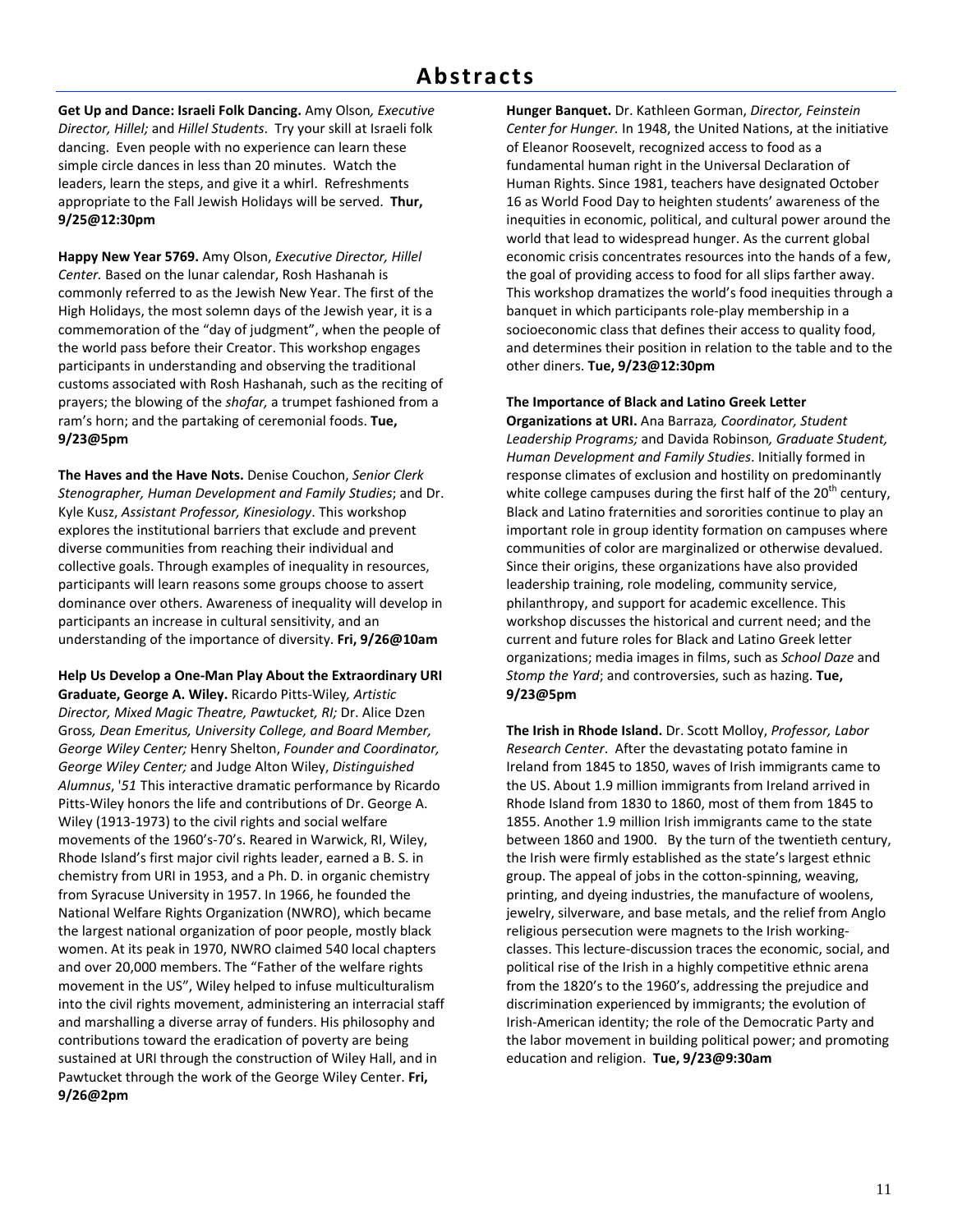## **Abstracts**

**Islam in Brief.** Sarah Shihadeh, *Undergraduate, Clinical Lab Science, and Member, Muslim Student Association* and Dr. Assem Sayedahmed, *URI Muslim Chaplain and Assistant Professor, Food Microbiology.* According to the Quran, Muslims are encouraged to communicate with others, and to engage them in open discussion and action about the building of community through spiritual devotion and political reforms. Responding to current levels of polarization around discussion of emotionally charged issues, this workshop invites participants to deepen their existing knowledge about Islam, and to discuss stereotypes reflected in the media about Islam and its values. **Tue, 9/23@3:30pm**

**"It's Just a Joke": A Workshop on Tolerance.** Ally Van Wyk, *Undergraduate, English.* This workshop features a facilitated discussion held by a diverse group of students representing race, religion, sexual orientation, mental and physical disabilities. Facilitators will share stories of their experiences with intolerance or discrimination. Participants are invited to share their stories. Discussion about ways of responding to such intolerance will follow. **Wed, 9/24@4pm**

**Latinos Are Here To Stay: The Changing Cultural Dynamic in U. S. Culture.** Dr. Tom Morin, *Professor, Languages.* While it has enhanced integration between the world's economies, globalization has also increased the concentrations and the flows of capital, goods and services, technology, and labor, resulting in a playing field sharply tilted toward the richer nations. In Latin America, the most pervasive impact of globalization has been to intensify the flow of capital, technology, labor, and goods and services. In the United States, these patterns of movement have caused Latinos to become the largest domestic group of color, reaching an estimated 44 million residents. This workshop addresses the conflicting attitudes of Americans toward immigration; examines the political, economic, and cultural impact of Latinos; and analyzes "Latinization" as an array of socio‐cultural processes by which Latinos and other Americans reciprocally influence each other, adding value to mainstream American culture. **Mon, 9/22@6pm**

**Learn How to Belly Dance: An Introductory Master Class.** Nancy Hawksley, *Coordinator, Facilities Services.* This highly participatory workshop will present basic belly dance movements to pre‐recorded Middle Eastern music. Wear comfortable clothes! Be prepared to lift your arms, move your body, and uplift your spirit! Bring a hip scarf if possible. Men and women, dancers and non‐dancers, are welcome! **Thur, 9/25@2pm**

**Lifespan Reception.** Attendance is by invitation only. The event is sponsored by the Office of the President, the Office of the Provost, the Academic Deans, Kappa Delta Pi Honors Fraternity, and the URI Diversity Week Planning Committee. **Thur, 9/25@6pm**

**Managing Everyday Conflict: Living in the Present Moment.** Dr. Faye Mandell*, Founder and Chief Trainer, InWobble*, *Inc.* Living in the present moment is being open to the full awareness and appreciation of the life possibilities we have. When we are fully aware of what is happening in ourselves and in our world, we experience our thoughts and emotions without judgment. When we lose our anchoring in the present moment, we are propelled away from our locus of control, where we hang on to guilt from the past, anticipate the future with fear, project our anger onto others, or lose perspective on who we are. Applying insights from psychology and quantum physics, this workshop provides a model for everyday use that reconnects us to the here and now. **Fri, 9/26@1pm**

**Margin, Mainstream, and Music: Mishearing African American Music in American History.** Dr. Stephanie Dunson*, Assistant Professor, English.* Throughout American history, music has mediated and muddied messages of race and ethnicity. During the antebellum era, music was used to rationalize the dominance of whites over blacks. This workshop enables participants to critically examine representations of race in black music, and to interrogate the (mis)representations of black identity that continue to resonate in American popular culture. After examining a broad sampling of music from the  $18<sup>th</sup>$  and  $19<sup>th</sup>$  centuries, we will consider three central questions: How would white Americans exposed exclusively to Western European musical forms have responded to the complex syncopation and cadences of African‐influenced musical forms? Why and how were rhythms and melodies of Southern slaves appropriated into the musical forms of "blackface" performers on the minstrel stage? How did the authentic music of black Americans continue to evolve in spite of the (mis)representations of black culture that pervaded American popular culture? **Thur, 9/25@11am**

**Meet Dr. Padma Venkatraman, Author of** *Climbing the Stairs***, and Participate in a Discussion.** Dr. Cheryl McCarthy*, Professor, Graduate School of Library and Information Studies*. During World War II when the British occupation of India is drawing to a close, Vidya, an outspoken and willful fifteen‐year‐old girl, dreams of attending college. But when her proud father is beaten senseless by British colonial soldiers during a peaceful demonstration, she and her family must live in her grandfather's tradition‐bound home, where women are relegated and assigned to separate quarters on the first floor. Vidya's only refuge becomes the library on the second floor, where women and girls are forbidden, where she finds the books that she craves. This discussion addresses a panorama of issues that shape the identity and culture of Vidya and those around her, such as pacifism, violence, feminism, gender, colonialism, family, and adolescence. **Wed, 9/24@4pm**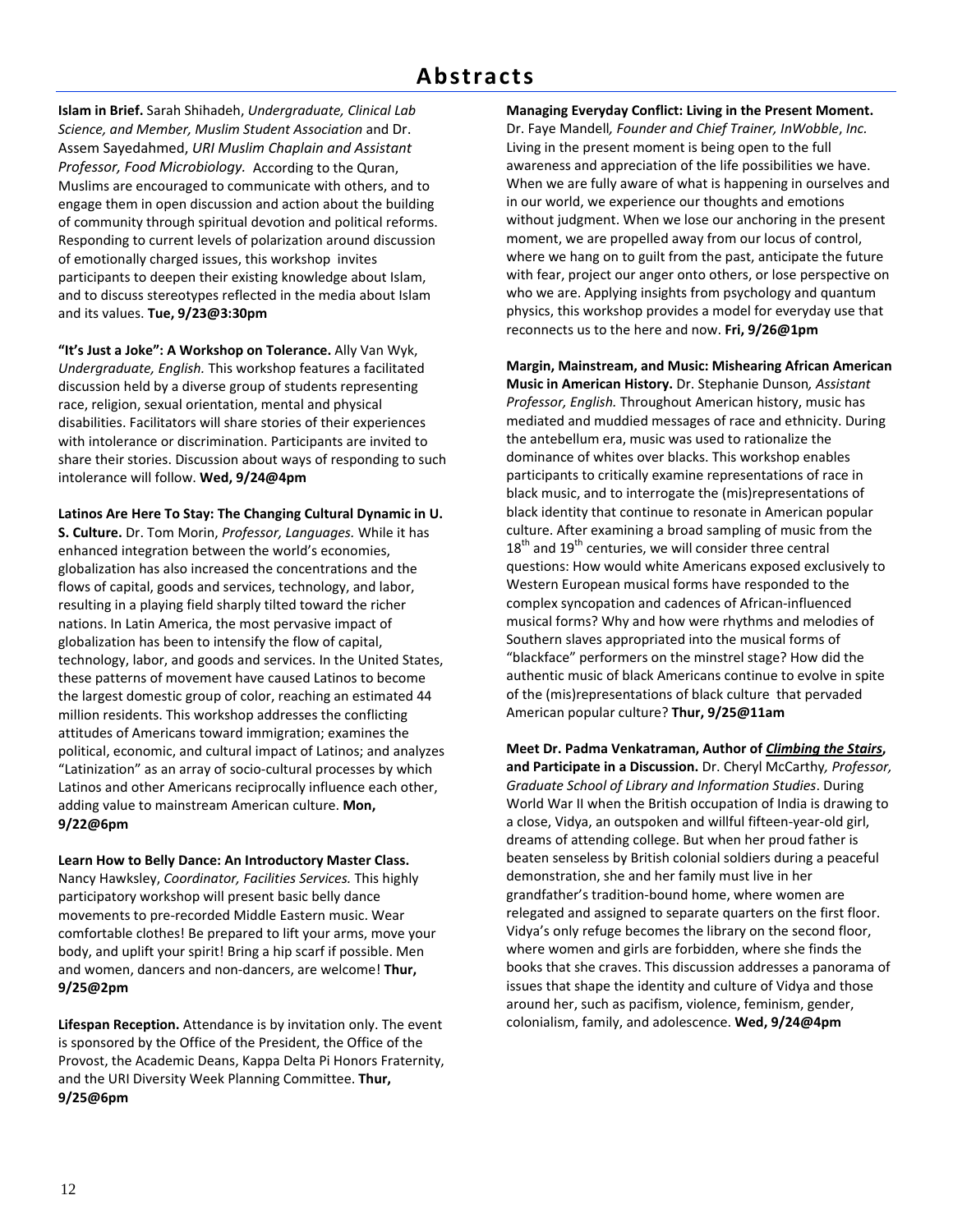**More Alike than Different: Building Bonds through Books.** Dr. Susan Trostle Brand*, Professor, Education;* and Dr. Laura Harper*, Assistant Professor, Family Studies and Human Development.* Through reading, sharing, and extending children's multicultural literature, participants will learn strategies that assist them in selecting and utilizing quality multicultural literature for grade school children. Discourse on cultural views and demonstrations will provide participants with knowledge and enlighten them about the role age‐ appropriate books can play in empowering children. **Wed, 9/24@10am**

**Music for Social Justice, Protest, and Diversity.** Dr. Paul Bueno de Mesquita, *Professor, Psychology;* Dr. Libby Miles, *Associate Professor, Writing and Rhetoric;* and Dr. Steve Wood, *Professor, Communication Studies*. Ever wondered how to sing some of those old songs from the 60's that helped to transform the economic, political, and cultural policies of the US? This workshop invites participants to join in and sing songs of protest and social commentary. These songs of the civil rights, anti-war, labor, and immigration movements typically identify a social problem, suggest a response, appeal to common values, arouse external sympathy and support, and develop group unity. **Thur, 9/25@2pm**

**One‐to‐One and Small Group Tutorials: Pedagogies for Promoting Multicultural Learning.** Dr. Libby Miles*, Associate Professor, Writing and Rhetoric;* Cathryn Molloy*, Graduate Student, English;* and Jeremy Hawkins*, Alumnus, Writing and Rhetoric.* Most current research on teaching methods focuses on the classroom lecture modes predominant at American universities. As part of a campaign to reclaim ancient traditions of student‐centered learning, writing programs have joined the small, but emerging movement to incorporate tutorial education ‐ personalized forms of instruction in which teachers and/or peers can develop more symmetrical relationships that lend themselves more easily to two‐way learning. This workshop presents the case for tutorials as learner‐specific strategies that even the playing field for diverse learners with diverse learning styles. **Fri, 9/26@1pm**

**Out of Diversity: Women Speak.** Dr. Jody Lisberger*, Interim Director, and Lecturer, Women's Studies*; Mary Cappello*, Professor, English;* Stephanie Dunson*, Assistant Professor, English;* Rae Ferguson*, Associate Professor, History;* Rosie Pegueros*, Associate Professor, History;* Kim Salerno*, Adjunct Faculty, Art; and Selected Students.* Students and faculty rarely find time to engage each other and share the value of their individual and collective lives. This reading of creative work from culturally diverse faculty and students will reveal the influences of our diverse ways of being and knowing on ourselves and our significant others. By reaching across educational, disciplinary, age‐*g*enerational, ethnic‐racial, and sexuality boundaries, this reading will celebrate the impact of multiculturalism on our intellectual, spiritual, emotional, physical, and occupational choices, and enable us to model collaboration. **Thur, 9/25@3:30**

**Pangaea Roots Music Festival, featuring Dhafer Youssef, from Tunisia.** Coordinated by Michael Lapointe, *Hall Director, Housing and Residential Life*. Dhafer Youssef is a critically acclaimed vocalist and virtuoso of the oud, the central instrument in traditional Arabic music. In 1990, he moved from his native Tunisia to escape poverty and pursue his passion for music. Influenced by Sufi mystical traditions as well as contemporary world music, his music blends the ancient with the modern, the East with the West, into a jazz fusion musical style. He and his bands have performed before appreciative audiences in Austria, France Germany, Switzerland, the United Kingdom, the US, Tunisia, and other countries. One of the world's oldest stringed instruments, the oud is predominant in the Arabic‐speaking countries of North Africa and the Middle East, while playing a secondary role in Turkey, Iran, Armenia, Greece, and Azerbaijan. Introduced into Islamic Spain and Sicily by the Moors around the seventh century AD, the oud migrated into Christian Europe becoming the ancestor of the European lute, and ultimately, the Western guitar. The music of the oud is distinctive to Western ears because it utilizes a model scale based on quarter tones halfway between notes. **Fri, 9/26@8pm**

**Peace and Harmony Meditation.** Dr. Celina Pereira, *Physician, Health Services;* Laurie Johnson, *RN, Health Services;* Dr. Paul Bueno de Mesquita, *Professor, Psychology;* Dr. Art Stein, *Professor Emeritus, Political Science;* Claire Sartori‐Stein, *Lecturer, Psychology, CCE;* and Melvin Wade, *Director, Multicultural Center.* Deriving its origins from the ancient Eastern religions, particularly those of India, China, and Japan, meditation is both a body of ancient spiritual practices and a set of contemporary mind‐body techniques. It seeks to center the mind by concentrating focus on an object of attention, freeing the mind from material attachment, and opening the mind to heightened consciousness. This gathering increases awareness of basic principles and practices, and offers an opportunity to direct collective energies to attaining peace and harmony on the URI campus. **Fri, 9/26@12pm**

### **Please Don't Go!: Why Women and Minorities are**

**underrepresented in the Sciences.** Dr. Barb Silver, *Director, NSF Advance*; and Dr. Padma Venkatraman, *Director, Graduate Diversity Affairs.* Are there opportunities for underrepresented voices to be heard in mainstream discourse? This panel and presentation will share experiences and examine the racial and gender imbalance in the Science, Technology, Engineering, and Mathematics (STEM) disciplines and the willingness of underrepresented groups to ignore these fields. This discussion will focus on the reasons women and minorities are underrepresented, and the need for change. By examining assumptions about ability and interest in the STEM fields, discussants will increase awareness of cultural forces that result in unequal career opportunities for women and people of color, discussing the responses of higher education as well as the duality that often challenges these underrepresented groups as they try to conform and sometimes rebel against conceptions addressing issues and misperceptions about under‐ representation; and explores social and cultural capital as they relate to academic and life success. **Wed, 9/24@11am**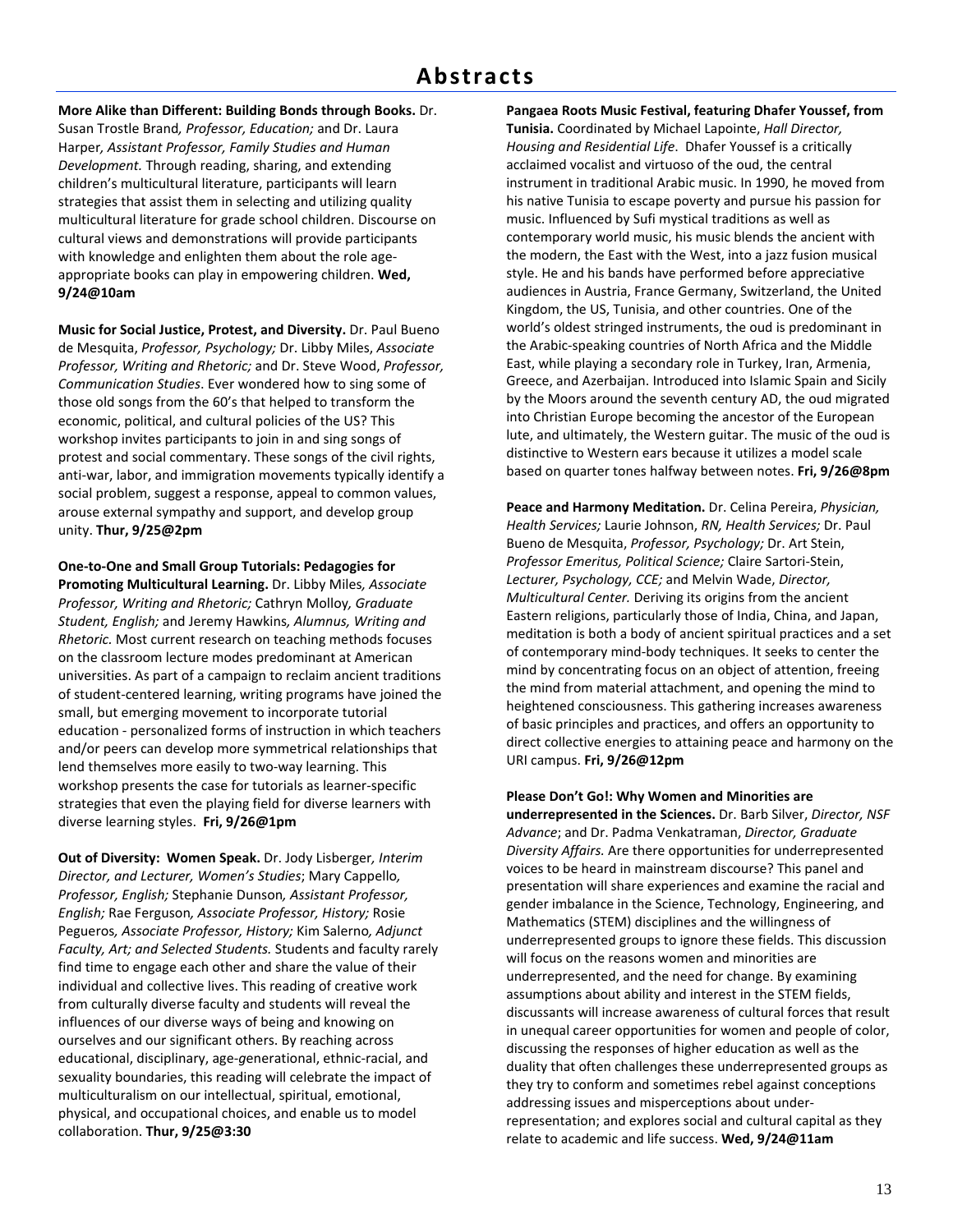**Portia, Pacino, and A Pound of Flesh.** Bryna Wortman*, Associate Professor, Theatre.* As early as the 11<sup>th</sup> century, Jews in England were regarded as outsiders because of their religion. Only Christians were able to pursue conventional paths to respectability by owning land or joining the artisan guilds. In order to earn a living, Jews often resorted to the vocation of usury. In assessing interest and collecting debt, the Jewish money lender often became the target of resentment. By the late  $13<sup>th</sup>$  century, anti-Semitism and hostility to usurers lead to repressive measures against Jews, resulting in prohibition against usury, and eventually, a period of exile lasting 300 years. When William Shakespeare wrote the romantic comedy *The Merchant* of Venice in the 16<sup>th</sup> century, certain stereotypes about Jews had crystallized in the popular imagination. Forming the backdrop of ideas upon which Shakespeare wrote was the myth of "blood libel", based on the groundless notion that Jews kidnapped children at Easter and murdered them in ritual practices. Against this backdrop, Shakespeare presents as his play's antagonist Shylock, a complex portrait of the Jewish money lender, by then a stock character in Elizabethan drama. After the scene selection, participants are invited to share their reactions to Shylock, and to the power of art to oppose attacks on the human spirit. **Wed, 9/24@6pm**

**Promising Scholars: Graduate Student Research Symposium on Diversity (Science, Technology, Engineering, Mathematics).** Dr. Padma Venkatraman, *Director, Graduate Diversity Affairs*; and Dr. Paul Bueno de Mesquita, *Professor, Psychology.* This forum presents research to the campus community by graduate students of color preparing theses or dissertations in the STEM‐ related areas; or by other graduate students on diversity‐related topics in the STEM‐related areas, in order to build a diverse STEM community of critical mass; nurture communication, collaboration, and creativity across disciplinary boundaries; and stimulate critical inquiry. **Mon, 9/22@2pm**

**Promising Scholars: Graduate Student Research Symposium on Diversity (Social Sciences, Humanities, Fine Arts, Education).** Dr. Paul Bueno de Mesquita*, Professor, Psychology.* This forum presents research to the campus community by graduate students preparing theses or dissertations on diversity‐related topics in the social sciences, humanities, fine arts, or education, for the purposes of nurturing communication, collaboration, and creativity across disciplinary boundaries, and stimulating critical inquiry. **Mon, 9/22@3:30pm**

**The Representation of Homosexuality in Video Games.** Dr. Suellen Adams*, Assistant Professor, Graduate School of Library and Information Studies*; and Damien Huffer*, Co‐Founder, Learning Games Initiative.* Preliminary research indicates the culture which designs video games, produces their narratives, and consumes them is grounded in an ideology which privileges heterosexual white males. While underrepresented within the culture, homosexual gamers and their allies are beginning to critically challenge the ideologies underlying the fantastic scenarios, linear narratives, and hyped action that typify gaming culture in the US. This workshop outlines student‐assisted research utilizing games and social networking sites; and discusses the portrayal of sexual orientation in two popular games. **Tue, 9/23@12:30pm**

**The Representation of Race in the Race for the White House.** Dr. Kendall Moore*, Assistant Professor, Journalism*; and John Pantalone*, Lecturer, Journalism.* Is the United States becoming a "post‐racial" society? Because U. S. Senator Barack Obama was chosen to be the presidential candidate of a major political party, much has been made of the nation's presumed progress in racial attitudes. His status as a man of color with no apparent ties to an American past of slavery seemed to some to legitimize him as a post‐racial candidate. Yet the fact that so much attention is being given to the racial component of the upcoming election emphasizes that race and identity politics are still important in the national narrative. Recent polls indicate the persistence of racial polarization within the American electorate, suggesting that boundaries continue to be constructed in defense of cultural, rather than human rights. This workshop examines the preoccupation of Americans with the contested efforts in the media to define Sen. Obama's image; and asks participants to visualize the characteristics of an authentic post‐racial society. **Wed, 9/24@12pm**

**Rhode Island, First in War and Last in Peace (For All the Right Reasons)** Hon. Bruce Sundlun*, Governor‐in‐Residence,* and *the Rhode Island Committee for the Humanities.* After its founding in 1636, Rhode Island constantly found itself at odds with surrounding colonies and with England. Scorned as a haven for social and religious outcasts, Rhode Island earned its outlaw image, skirmishing with the British over efforts to enforce tariff and trade regulations over its lucrative smuggling of rum and molasses, and contesting boundaries with its neighbors. Recognizing US Constitution Day, September 17, this workshop explores Rhode Island's unique colonial history as one of the first to engage in armed struggle for independence against the British in 1776, and one of the last to ratify the federal constitution in 1790. **Fri, 9/26@3pm**

**The Rural Migrant: The Deagrarianization of Mexico and Implications for the U.S.** Dr. Rosaria Pisa*, Lecturer, Sociology.* This lecture presentation on how small producer farming cultures in Mexico are diminishing as a result of neoliberal agrarian reforms and the internationalization of food production and distribution examines out‐ migration from the Mexican countryside to the US. Focusing on the impact of globalization on small‐holder farming cultures in Mexico, participants gain insight into the transnational dimensions that have led to the abandonment of farming as a way of life and increasing migration to the US. **Wed, 9/24@3pm**

**Sexuality and Multiculturalism: A Look at our Views on Sex.** Laurie Johnson, *RN*; Roger Jadosz, *RN*, Anna Stanhewicz, *Undergraduate Student, Kinesiology;* and Angela Lawless*, Undergraduate Student, Marketing; of Speakeasy.* This presentation will take a look at different ethnic, cultural, and societal views of human sexuality. Through interactive methods as well as discussion, participants will engage in dialogue, examining their views on sexuality and the effects of cultural standpoints on sexual behavior. **Wed, 9/24@12pm**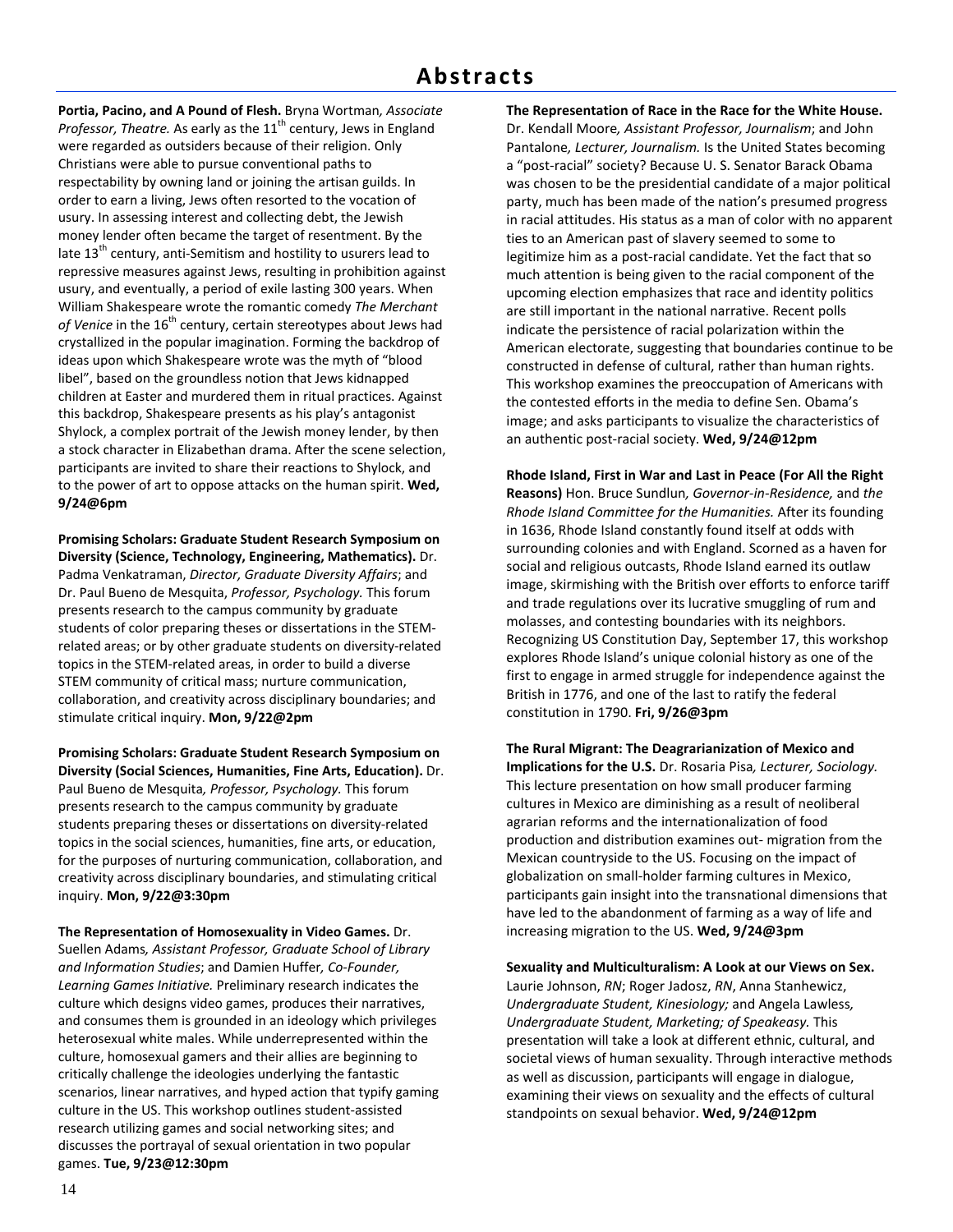**Strange Fruit (Video): The Story of Lynching in America, the Ultimate Protest Song, and Jazz Singer Billie Holiday.** Dr. George Willis*, Professor, Education.* Between 1882 and 1968, nearly 5,000 African‐Americans were hung, burned or otherwise tortured to death by mobs of white vigilantes without resort to due process because they were presumed to be criminals or violators of other community standards. Occurring primarily in the American South, the practice of lynching African‐Americans was often a public event, performed before spectators, some of whom would take body parts as mementos. Some say the intent of lynching was to reaffirm the "place" of blacks and whites when the Southern social order was felt to be under moral attack. Shocked by a photograph of a lynching, Abel Meeropol, a Jewish schoolteacher and a member of the American Communist Party, was inspired to write *Strange Fruit* as a poem in 1937. Recorded by jazz great Billie Holliday in 1939, *Strange Fruit* became the anthem of the anti‐lynching movement, led by the NAACP. Followed by a discussion, this prize‐winning documentary traces the origin and evolution of one of the most influential protest songs ever composed. **Tue, 9/23@9:30am**

**Stress Reduction for Every Body.** Dr. Celina Pereira, *Physician, Health Services;* Laurie Johnson, *RN, Health Services*; and Donna Leite, *Clinical Psychiatric Nurse Specialist.* Stress is our body's response to change, pressure, or threat to our well‐being. This workshop will teach you to use your inner resources to recognize and relieve the causes and symptoms of stress through practical mind and body relaxation techniques, including meditation and breathing to increase mindfulness. Participants will have the opportunity to learn techniques that enable them to decrease their levels of stress, and to experience life more fully. **Wed, 9/24@11am**

**"Then and Now: Civil Rights Revisited" (Video).** Gail Rashed Faris, *Assistant Director, Women's Center*. This video by Faris is a chronicle of the experiences of faculty, staff, students, and friends from the University of Rhode Island and other communities on a civil rights pilgrimage to churches and sites in Atlanta, GA; and Birmingham, Montgomery, and Selma, AL, at which major battles for desegregation, voting rights, and other aspects of full citizenship were waged by African‐Americans and their allies. Under the auspices of the URI Center for Nonviolence and Peace Studies, members of the group share their reflections about the meaning and significance of the pilgrimage, organized and led by URI Center for Nonviolence and Peace Studies, their encounters with leaders of the Southern civil rights movement, the strategic importance of nonviolence, and the role of the movement in human rights history. Thousands of people annually conduct similar visits to the South. **Tue, 9/23@2pm**

**Understanding the Support Needs of Students with Asperger's Syndrome.** Pamela Rohland*, Assistant Director, Disability Services*; Rosemary Lavigne, *Coordinator, Disability Services*; and Dr. Amy Weiss, *Professor, Communication Disorders.* Asperger's syndrome is a type of autism that affects the ability to make sense of the world. People with Asperger's syndrome experience difficulty in understanding how other people think and feel; in interacting with others; and in predicting and imagining the outcomes of others' thoughts and behavior. The incidence of this developmental disability is on the increase in the US. This workshop presents an overview of students with Asperger's syndrome; comments on accommodations issues; and discusses strategies for reducing stress and developing effective communications. **Fri, 9/26@3pm**

**What Peace Means to Me: A Celebration of Art, Prose, and Music.** Dr. Susan Trostle Brand*, Professor, Education;* and Jane Picciotti, *Director, Lower School, Highlander Elementary*. Children from the CVS Highlander Elementary School in Providence share stories, songs, and art that convey the theme of peace and universal harmony. Laying the foundation for multiculturalism and diversity early in life, participants will learn how to establish a curriculum that promotes acceptance and pluralism, teaching that while different, we are very much the same. **Thur, 9/25@11am**

**Why Work‐Life Balance is a Diversity Issue.** Dr. Barb Silver, *Director, NSF Advance;* and Dr. Helen Mederer, *Professor, Sociology*. Since the 1970's, the influx of women into the public and private sectors in the US has led to a progressive "feminization of the workplace", resulting in the pursuit of a more family‐friendly climate at work. Among the important changes that have benefitted workers is the notion that acknowledging the interrelationship between the work life and the personal life can improve the satisfaction, health, productivity, and commitment of the worker. As the labor force continues to become more diverse, workers need increased flexibility in business policies and practices to accommodate primary child‐ and elder‐care givers, the aging, the disabled, and the religiously observant. This workshop invites participants to increase their awareness of the assumptions underlying the  $20<sup>th</sup>$ century workforce, and to imagine themselves as members of a new labor force responsive to the changing needs of the 21<sup>st</sup> century. **Wed, 9/24@2pm**

**Working with Future Generations for a Nonviolent Global Community.** Dr. Bernard LaFayette*,* Jr., *Director, Center for Nonviolence and Peace Studies* and *Distinguished Scholar‐ in‐ Residence.* A living link to many of the defining moments of the U.S. Civil Rights movement‐ the desegregation of Nashville (TN), the founding of SNCC, voter registration in Selma (AL), the Freedom Rides, and the Poor People's Campaign, Dr. Lafayette has emerged as one of the world's foremost advocates for international peacebuilding. This workshop introduces participants to ongoing initiatives for peacebuilding and conflict resolution currently underway in countries, such as the United States, Colombia, Cuba, Israel, and Puerto Rico, and provides information and advice for those who wish to enlist in and support these international initiatives. **Wed, 9/24@10am**